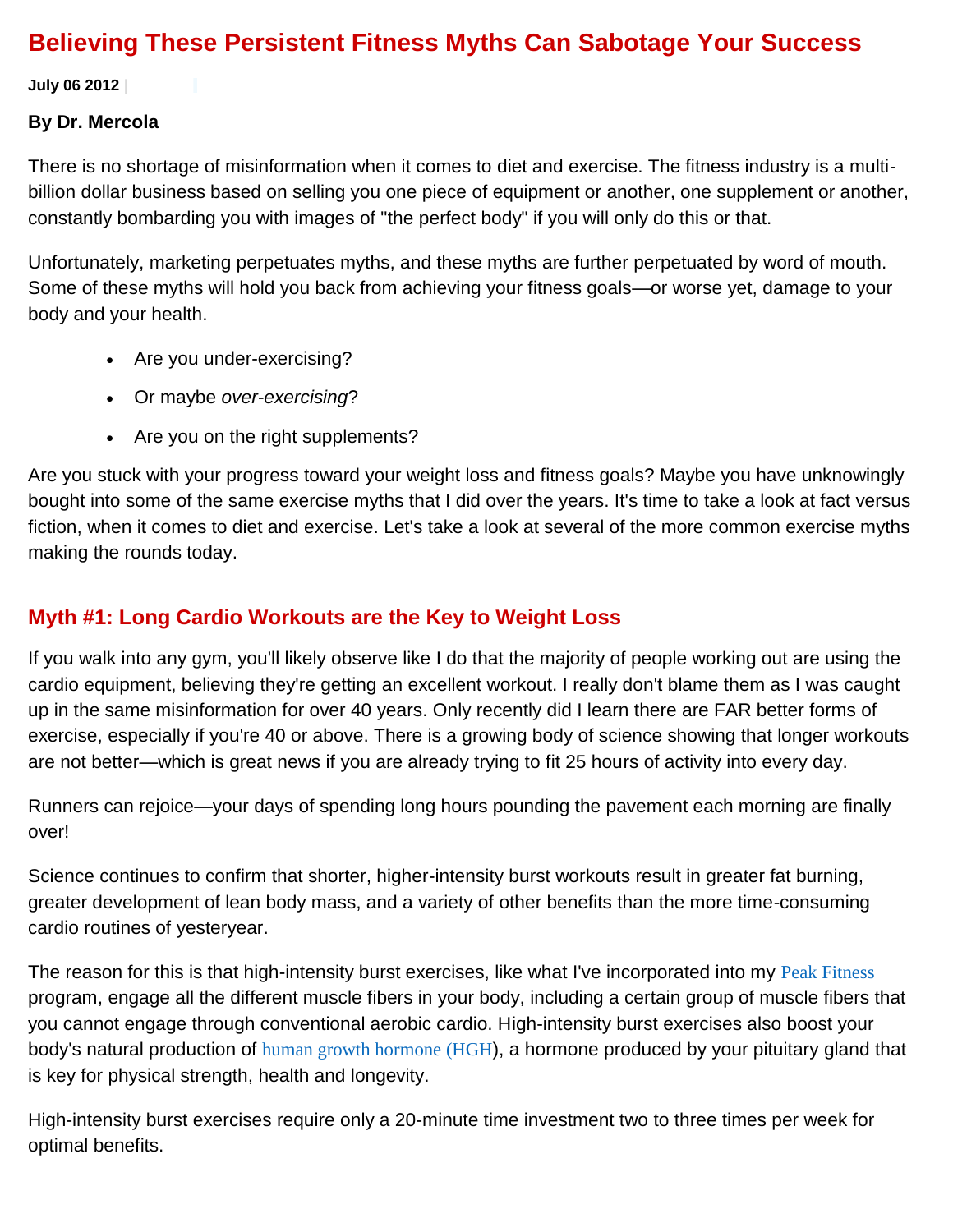I've been doing high-intensity burst exercises since April 2010 and have shed over 17 pounds of fat and three inches off my waist, while gaining more than seven pounds of muscle, all while dramatically reducing the time I spend in the gym. My [Peak Fitness](http://fitness.mercola.com/sites/fitness/archive/2010/11/13/phil-campbell-on-sprint-8-exercises.aspx) program is a comprehensive exercise plan that also includes strength training, core exercises, and stretching. But please remember that 80% of those results were related to the foods I was choosing to eat. It is the combination of the right foods and exercise the produces the results.

#### **Myth #2: When it Comes to Exercise, More is Better**

Although nearly everyone reading this is probably exercising too little, it is important to realize you can also sabotage your weight loss efforts by [over-exercising](http://articles.mercola.com/sites/articles/archive/2007/08/23/too-much-exercise-may-speed-heart-failure.aspx). In this case, your body goes into an elevated stress response, keeping your cortisol levels too high. Cortisol, also known as "the stress hormone," is secreted by your adrenal glands and is involved in a variety of important metabolic functions, such as regulating your insulin and glucose levels, and controlling inflammation. Elevated cortisol will cause your body to store fat instead of building muscle.

Recovery is absolutely crucial to your long term success. You simply must provide your body with the opportunity to rebuild and restore itself after you stress it with intense workouts.

I no longer recommend [marathon running](http://fitness.mercola.com/sites/fitness/archive/2011/06/10/the-marathon-myth-is-it-the-quickest-way-to-a-heart-attack.aspx) and other high endurance exercises because science has now confirmed that these extreme endurance races place extraordinary stress on your heart—even if you're very fit.

Long-term [endurance athletes](http://fitness.mercola.com/sites/fitness/archive/2012/01/25/cardio-may-damage-heart.aspx) have been found to suffer from diminished function of the right heart ventricles and increased cardiac enzyme levels, which indicate injury to the heart muscle itself. In 12 percent of endurance athletes, scarring of the heart tissue is detectable one week post race. Regardless of what type of exercise you do, always *listen to your body* as it will give you important feedback about whether or not you are overexerting yourself.

## **Myth #3: You Need to Take Supplements to Build Muscle**

Muscle is hard to build and easy to lose. As you age, this is even more pronounced. Building a lean, healthy body depends on your *overall diet,* not just the right supplements, contrary to what you might hear at the gym. As I have said many times, with few exceptions, supplements should *supplement* your foods—not replace them. Strength training and resistance training are also key for building a lean body.

The leaner you are, the higher your metabolic rate will be. Weight training (aka resistance training) should be an integral part of your total fitness routine, which is why it's an important component of my Peak Fitness program.

Good nutrition requires eating a wide range of high-quality, fresh whole foods, such as organic vegetables, grass-pastured meats, organic eggs, etc., and minimizing your sugar intake. For more comprehensive nutritional guidelines, refer to my [Nutrition Plan](http://www.mercola.com/nutritionplan/index.htm). If you are interested in augmenting your fitness routine and want to incorporate some supplements, there are a few that stand out above the rest: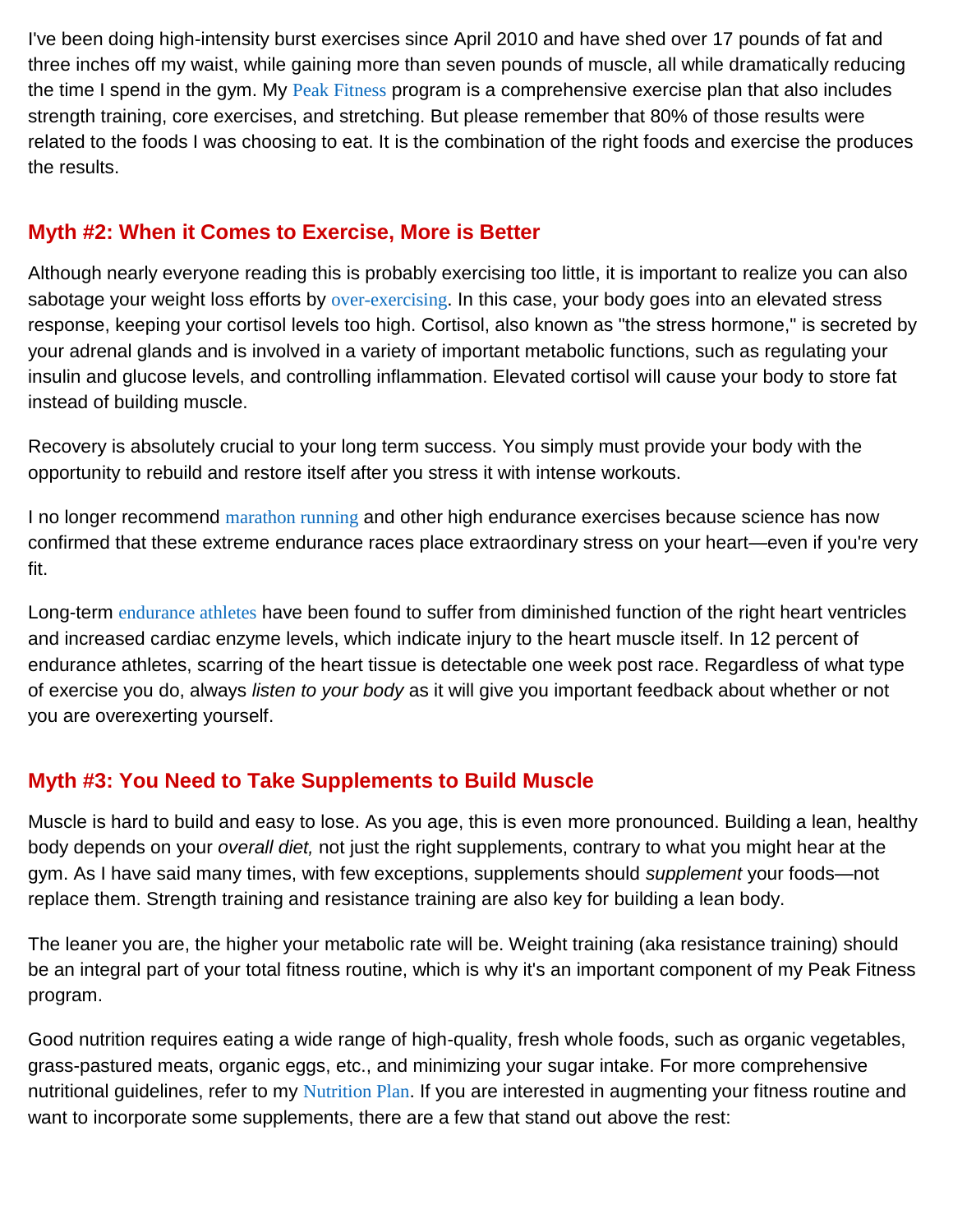- **[Omega-3 fats](http://articles.mercola.com/sites/articles/archive/2011/11/11/everything-you-need-to-know-about-fatty-acids.aspx)**: Omega-3s benefit your heart and reduce inflammation, which may decrease your muscle soreness after a workout. Omega-3s also aid in tissue repair—and *many* other things. Research suggests the overall best omega-3 supplement is [krill oil](http://articles.mercola.com/sites/articles/archive/2009/07/18/Can-Krill-Help-with-Weight-Reduction.aspx). Omega-3s can also improve your insulin response, and their deficiency has been linked to obesity.
- **[Carnosine](http://fitness.mercola.com/sites/fitness/archive/2011/09/11/why-muscles-are-sore-after-workouts.aspx)**: Carnosine is composed of two amino acids, beta-alanine and histidine, which help buffer acids in your muscles and serve as a potent antioxidants to quell inflammation, thereby reducing muscle soreness. (As an added note, research has also shown that fresh [ginger](http://fitness.mercola.com/sites/fitness/archive/2010/06/24/ginger-reduces-pain-after-exercise.aspx) can alleviate sore muscles.) Beta-alanine is probably more important if you are going to supplement with carnosine. This is particularly important for those who choose to avoid animal protein.
- **[Conjugated Linoleic Acid \(CLA\)](http://www.mercola.com/beef/cla.htm)**: Research shows CLA is beneficial in lowering your body fat while preserving muscle tissue, and may also increase your metabolic rate. The best source is grass-fed beef, but if you don't have access to this, you may want to consider a supplement.
- **[Whey](http://articles.mercola.com/sites/articles/archive/2010/10/23/ori-hofmekler-on-whey-protein.aspx) Protein** High quality whey protein is not really a supplement but a food, and it's one of the highest quality sources of protein you can consume. [Whey protein](http://fitness.mercola.com/sites/fitness/archive/2010/01/15/What-Should-You-Eat-After-Your-Workout.aspx) contains a complete range of the amino acids necessary for building muscle, and benefits your heart as well. Whey protein should be consumed at the [appropriate time](http://fitness.mercola.com/sites/fitness/archive/2011/08/05/5-diet-mistakes-that-prevent-workout-results.aspx) with respect to exercising, for maximum benefit.

#### **Myth #4: You Need a Sports Drink to Replenish Your Body's Electrolytes when Exercising**

For most average exercisers and athletes, [sports drinks](http://articles.mercola.com/sites/articles/archive/2009/04/23/Sports-Drinks-Rot-Your-Teeth.aspx) are not only a waste of your money, but they are typically far more harmful than helpful to your health. Most sports drinks are loaded with things you DON'T want, like refined sugars, artificial colors and chemicals.

If you exercise for 30 minutes a day at a moderate to high intensity, fresh, pure [water](http://articles.mercola.com/sites/articles/archive/2011/08/01/is-drinking-six-to-eight-cups-of-water-really-nonsense.aspx) is the best thing to help you stay hydrated. It's only when you've been exercising for longer periods, such as for more than 60 minutes or in the heat, or at extreme intensity levels where you are sweating profusely, that you may need something more than water to replenish your body.

Besides plain water, [coconut water](http://articles.mercola.com/sites/articles/archive/2011/11/27/coconut-water-ultimate-rehydrator.aspx) is one of the best and safest options to rehydrate you after a strenuous workout. Coconut water has a powerhouse of natural electrolytes, vitamins, minerals, trace elements, amino acids, enzymes, antioxidants and phytonutrients, and is low in sugar but still pleasantly sweet. Depending on how much salt you've lost through sweating, you might even add a tiny pinch of natural [Himalayan salt](http://articles.mercola.com/sites/articles/archive/2011/09/20/salt-myth.aspx) to your glass of coconut water. One study in 200[7](http://fitness.mercola.com/sites/fitness/archive/2012/07/06/persistent-fitness-myths.aspx#_edn1)i found sodium-enriched coconut water to be as effective as commercial sports drinks for whole body rehydration after exercise, with less stomach upset.

#### **Myth #5: Stretching Before Exercise Will Prevent Injury**

Traditional warm-ups are seriously flawed. One of the most common mistakes is stretching—doing the wrong type or the wrong amount of stretching—during the warm-up. Stretching too much or in the wrong way can actually *cause*, rather than prevent, injury. Mild stretching is okay, but keep each stretch brief. Five to 10 seconds per body part is usually sufficient; keep your repetitions below six.

It is better to do more sets at low repetitions than low sets at high reps during a warm-up. Save the more intense stretching for later in your workout.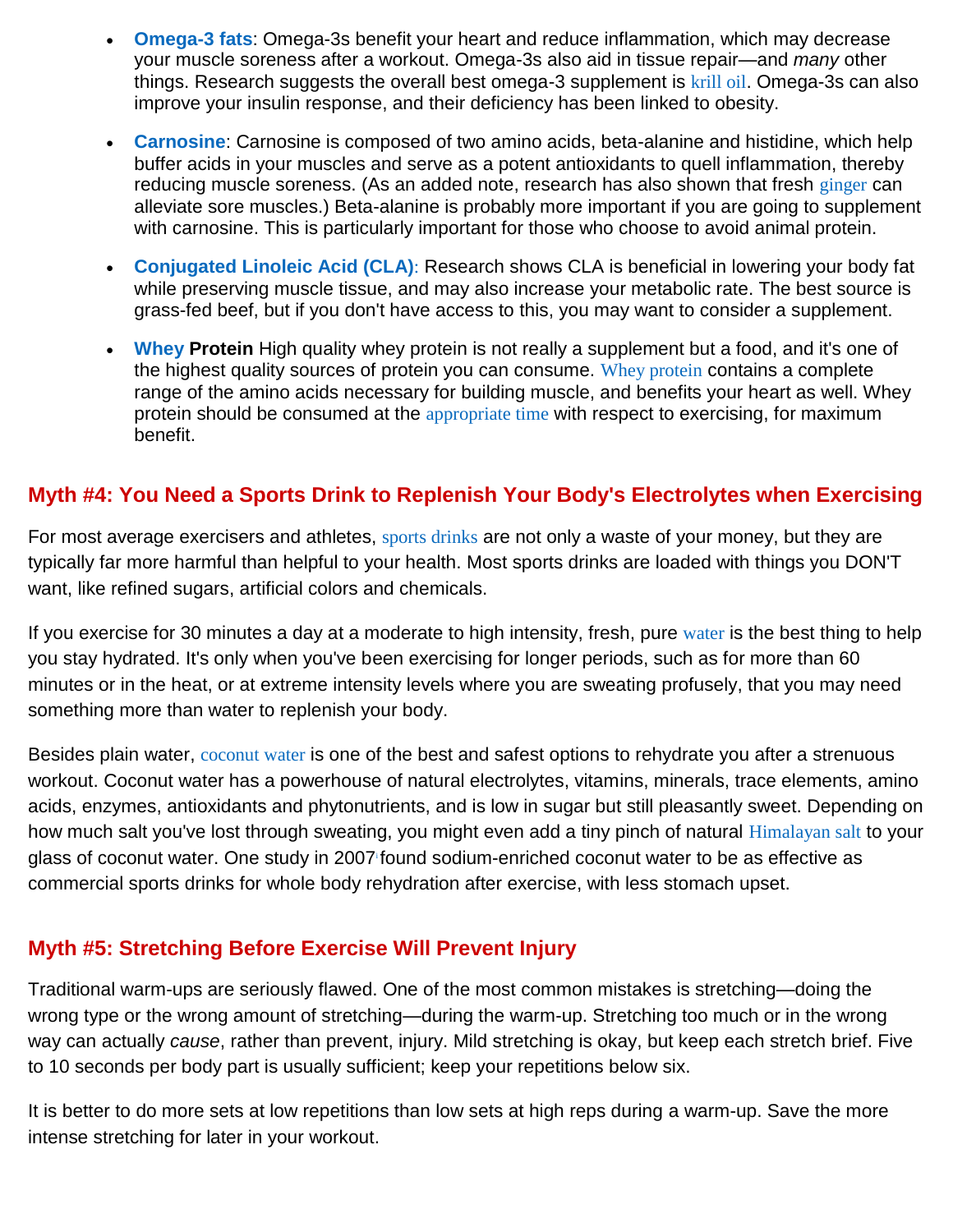The best type of stretching to do before a workout is *dynamic* [stretching](http://fitness.mercola.com/sites/fitness/archive/2011/04/04/the-3-mistakes-nearly-everyone-makes-in-their-fitness-warmup.aspx), as opposed to *static* stretching (which is what most people do). I personally have been doing [active isolated stretching](http://fitness.mercola.com/sites/fitness/archive/2010/08/19/failure-to-include-this-will-sabotage-your-exercise-program.aspx) for the past three years. I consider it a vital element of my exercise program and seek to do it daily if time permits. I typically do it at night before I go to bed while I relax.

#### **Myth #6: If You Don't Exercise When You're Young, It's Dangerous to Start When You're Older**

*You are never too old to start exercising*. In fact, exercise gets even more important with advancing age. Research shows that, no matter your age, you stand to gain significant improvements in strength, range of motion, balance, bone density and mental clarity through exercise. Ideally, you will have made exercise a regular part of your life long before you reach your "golden" years… but if you haven't, there's no better time to start than the present. Research has shown that regular exercise, even initiated late in life, offers profound health benefits.

For example, consider the following scientific studies:

- Even a small amount of exercise may protect the elderly from long-term memory loss and even help reverse some of the effects of aging[.](http://fitness.mercola.com/sites/fitness/archive/2012/07/06/persistent-fitness-myths.aspx#_edn1)
- Women between the ages of 75 and 85, all of whom had reduced bone mass or full-blown osteoporosis, were able to lower their fall risk with strength training and agility activities.<sup>iii</sup>
- Moderate exercise among those aged 55 to 75 may cut the risk of developing metabolic syndrome, which increases heart disease and diabetes risk.iv
- Among those who started exercising at age 50 and continued for 10 years, the rate of premature death declined dramatically, similar to giving up smoking and mirroring the level as seen among people who had been working out their entire lives[.](http://fitness.mercola.com/sites/fitness/archive/2012/07/06/persistent-fitness-myths.aspx#_edn1)
- Exercise significantly improved muscle endurance and physical capacity among heart failure patients with an average age of 76.

My mother is a perfect example of how exercise can benefit the [elderly](http://fitness.mercola.com/sites/fitness/archive/2011/09/30/you-are-never-too-old-to-start-exercising.aspx). She began a workout program in 2010 while still recovering from a fall in 2009 in which she fractured both her shoulder and wrist. Exercise has been extremely helpful to her in regaining strength, balance, and flexibility.

#### **COROLLARY to Myth #6: The Dreaded Spread is Inevitable**

"[Middle-age spread](http://fitness.mercola.com/sites/fitness/archive/2010/11/08/get-busy-if-you-want-to-beat-the-middleage-spread.aspx)" is avoidable! People often DO gain weight as they move into middle age, but this is due to decreased activity, rather than an inevitable by-product of aging. Remember though that optimizing your weight is about 80 percent related to the foods you are eating.

If you aren't engaging in regular exercise as you age, your muscles will atrophy, a phenomenon called sarcopenia (age-related muscle loss). The key to avoiding sarcopenia is challenging your muscles with appropriately intense exercise. Age-related muscle loss affects about 10 percent of people over 60, with higher rates with advancing age. This loss of muscle means you'll burn fewer calories when both active and at rest, so your body composition tends to shift to less muscle and more fat.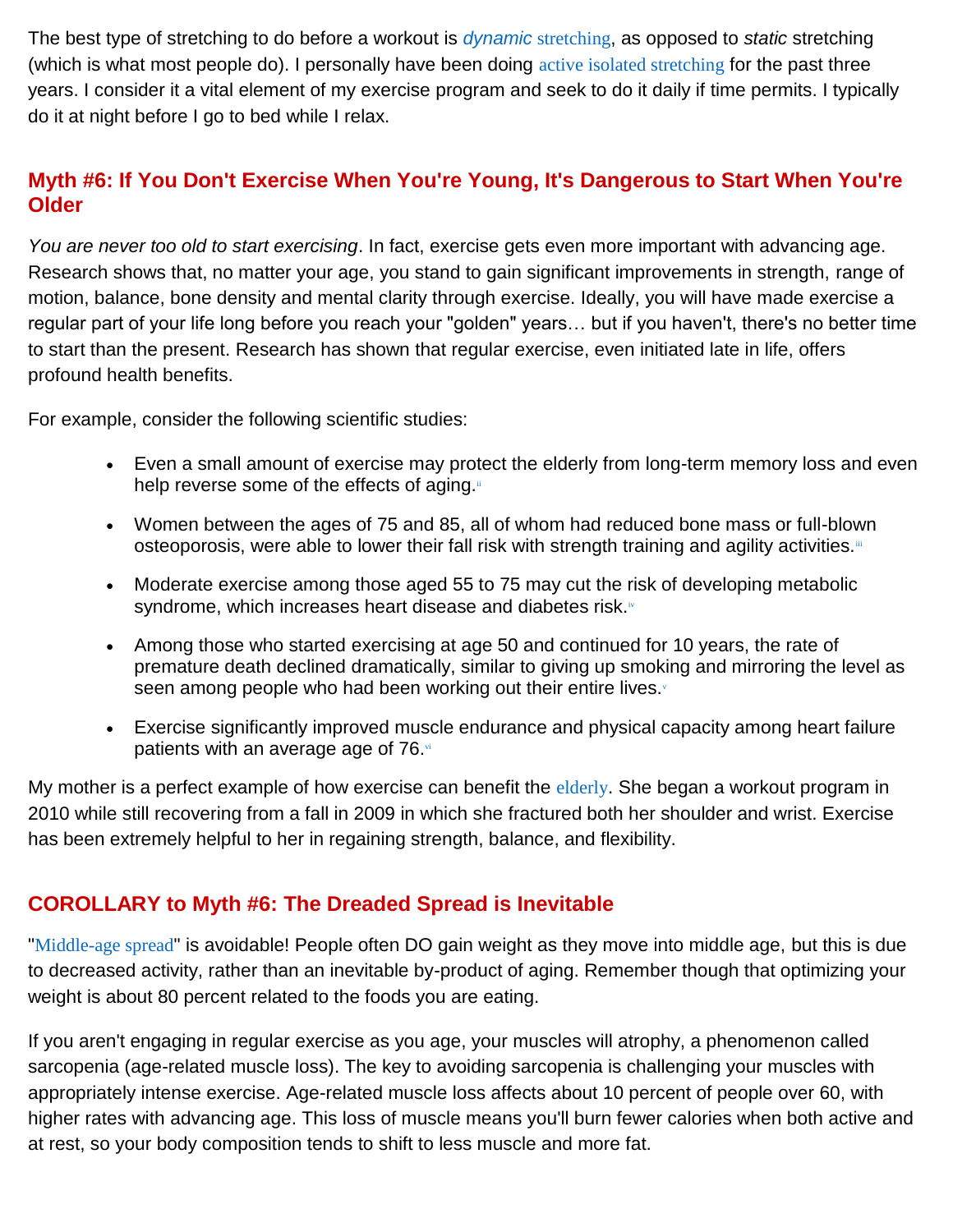The good news is that this dreaded spread can be prevented (or reversed) with a comprehensive fitness program that incorporates anaerobic exercise, core strengthening, resistance training, stretching, and of course good nutrition.

#### **Seize the Day!**

If you're still on the fence about starting an exercise program, there's no time like the present. I guarantee it will make a major difference in your energy level, self-esteem and probably your entire outlook on life. It is really THAT powerful, whether you're 18 years old or 80!

It's important to incorporate a wide variety of activities into your exercise routine, to provide comprehensive conditioning and prevent boredom. If you've been sedentary for any length of time or you're out of shape for some other reason, then *start slowly*. One of the main reasons people don't stick with an exercise routine is because they go too hard, too fast and wind up with an injury, illness or simple exhaustion.

For tips on getting started, I invite you to explore my fitness site, [Mercola Peak Fitness](http://fitness.mercola.com/), which is a treasure trove of exercise videos and articles. It's a wonderful resource to help you become fitness savvy and make exercise a regular and enjoyable part of your life.

#### **References:**

<sup>i</sup>Southeast Asian J Trop Med Public Health July 2007 ii Journal of Neuroscience August 10, 2011 iii J Am Geriatr Soc May 2004 iv Am J Prev Med 2005 <sup>v</sup>BMJ March 5, 2009 vi Euro J Cardiov Nurs September 2011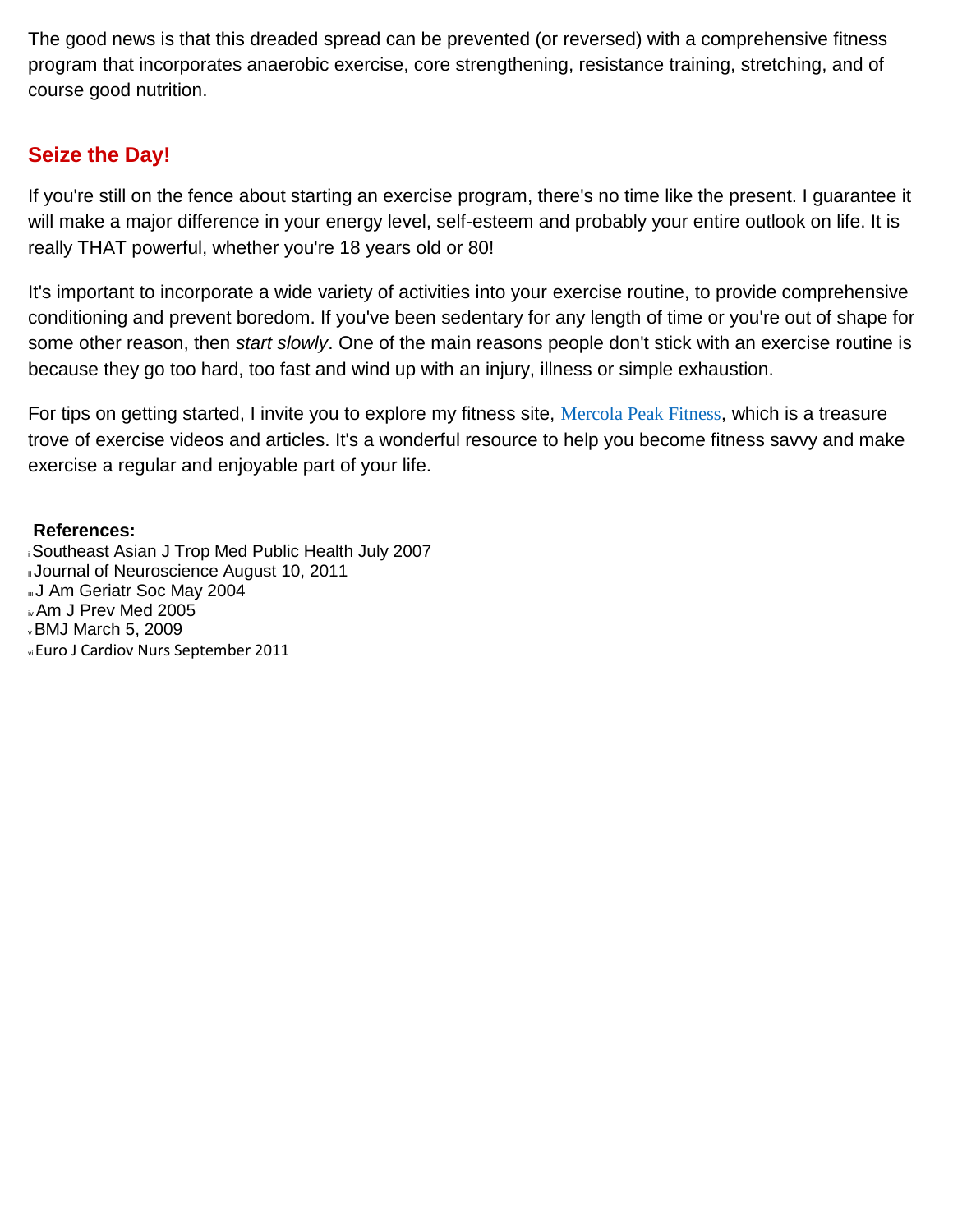## **This Exercise Can Cause a 7-Fold Surge of Heart Problems**

**June 01 2012 |**

#### **By Dr. Mercola**

Do you dread going to the gym for what feels like hours at a stretch? Or do you avoid working out altogether because you just don't have the time? Then what I'm about to tell you should be music to your ears: sometimes when it comes to exercise, *less is more*.

It's becoming increasingly clear that *too much* exercise, particularly long bouts of cardio, can cause more harm than good.

And while most Americans would be well served to exercise more, there's probably no need to work out for more than 45 minutes or so at a time, as long as you exercise correctly and *efficiently*. In fact, one of the most effective exercises I know of takes just 20 minutes for the whole workout (I'll explain more below)...

#### **When Good Exercise Goes Bad...**

Getting your heart pumping with regular cardio exercise is important. As your heart rate rises, the amount of oxygen in your blood improves, and endorphins, which act as natural painkillers, increase.

Meanwhile, aerobic exercise activates your immune system, helps your heart pump blood more efficiently, and increases your stamina over time. But there is a cut off point to these benefits, and if you push your cardio session too long it can actually harm your body, leading to:

- A catabolic state, in which your tissues break down
- Excess cortisol (stress hormone) release, which not only contributes to catabolism but also chronic disease
- Microscopic tears in muscle fibers (which will have trouble healing if you continue overexercising) and increased risk of injuries
- A weakened immune system
- Insomnia, especially if your workout is in the afternoon or evening

Research emerging over the past several years has now given us a whole new understanding of what your body requires in terms of exercise, and many of our past notions have been turned upside-down. It's now clear that exercising too much can be a serious blow to your health.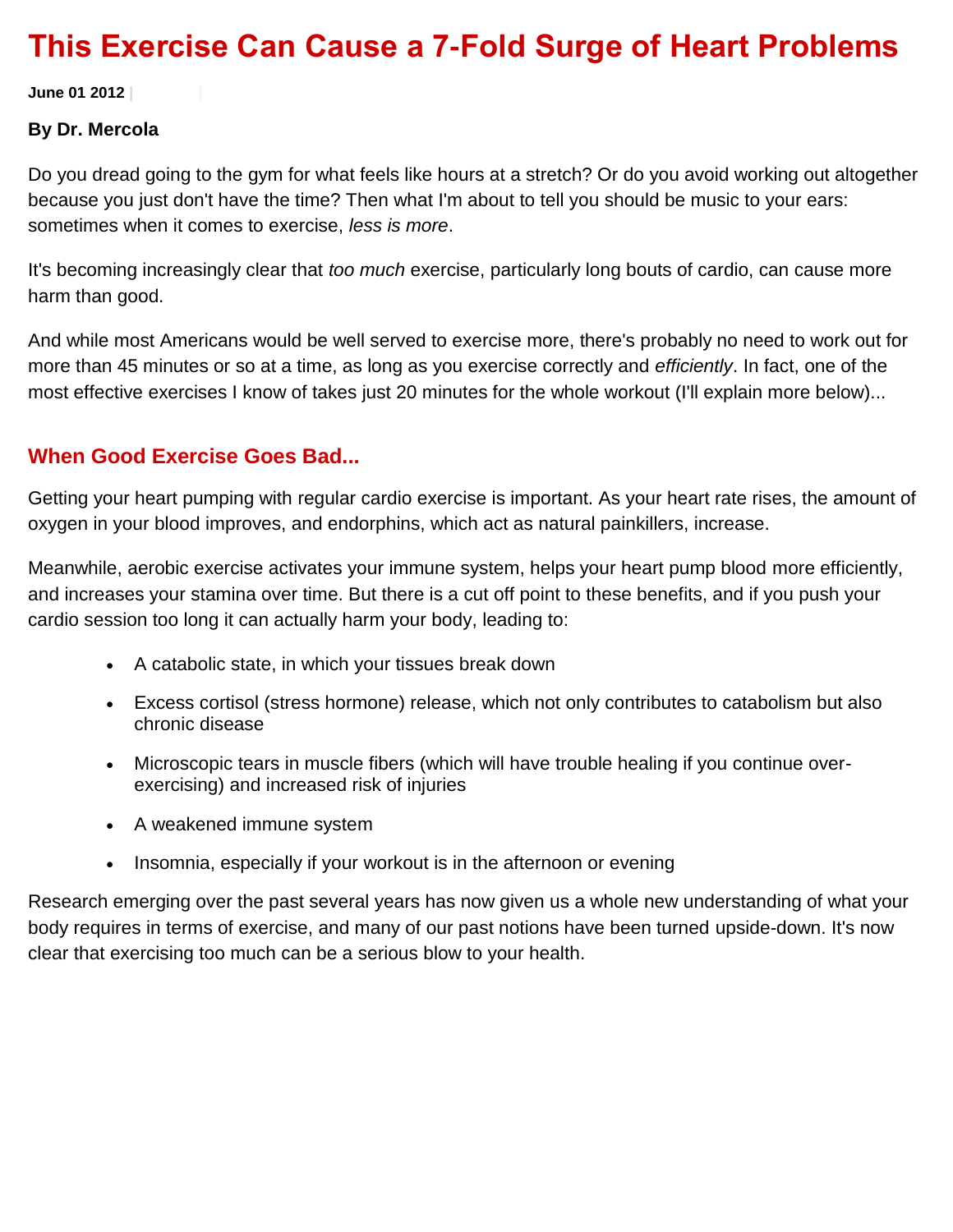#### **Too Much Cardio Can Even Damage Your Heart**

One of the best examples of the risks of over-exercising can be gleaned from marathon runners. Running a marathon is often seen as the epitome of fitness and the ultimate show of endurance. But it puts an extraordinary stress on your heart.

According to a study presented at the Canadian Cardiovascular Congress 2010 in Montreal, regular exercise reduces cardiovascular risk by a factor of two or three. But the extended vigorous exercise performed during a marathon raises cardiac risk by seven-fold! Long-distance running also leads to high level[s](http://fitness.mercola.com/sites/fitness/archive/2012/06/01/long-cardio-workout-dangers.aspx#_edn1) of inflammation that may trigger cardiac events and damage your heart long after the marathon is over.

In a study published in the *Journal of Applied Physiology*[,](http://fitness.mercola.com/sites/fitness/archive/2012/06/01/long-cardio-workout-dangers.aspx#_edn2)<sup>"</sup> researchers recruited a group of extremely fit older men. All of them were members of the 100 Marathon club, meaning athletes who had completed a minimum of 100 marathons. If running marathons provided cardiovascular benefit this would certainly be the group you would want to seriously examine. So what did they find?

Half of the older lifelong athletes showed some heart muscle scarring as a result, and they were specifically the men who had trained the longest and hardest.

Research has also revealed heart scarring after elite cardio training. Published in the journal *Circulation*[,](http://fitness.mercola.com/sites/fitness/archive/2012/06/01/long-cardio-workout-dangers.aspx#_edn3)<sup>"</sup> an animal study was designed to mimic the strenuous daily exercise load of serious marathoners over the course of 10 years. All the rats had normal, healthy hearts at the outset of the study, but by the end most of them had developed "diffuse scarring and some structural changes, similar to the changes seen in the human endurance athletes."

Yet another study showed that long-term endurance athletes suffer from diminished function of the right ventricle of the heart after endurance racing[.](http://fitness.mercola.com/sites/fitness/archive/2012/06/01/long-cardio-workout-dangers.aspx#_edn4)<sup>\*</sup> They also had increased blood levels of cardiac enzymes, which are markers for heart injury, and 12 percent of the athletes had detectable scar tissue on their heart muscle one week post-race. So it is more than likely that if you over-exercise you will do your body great harm.

Ideally, to get the most benefits you need to push your body hard enough for a challenge while allowing adequate time for recovery and repair to take place. It turns out that one of the best ways to do this is to follow a fitness regimen that mimics the [movements of our hunter-gatherer ancestors](http://fitness.mercola.com/sites/fitness/archive/2011/06/09/move-like-a-huntergatherer-live-longer.aspx), which included short bursts of high-intensity activities -- but not long-distance running such as is required to complete a marathon or even an hour on the treadmill.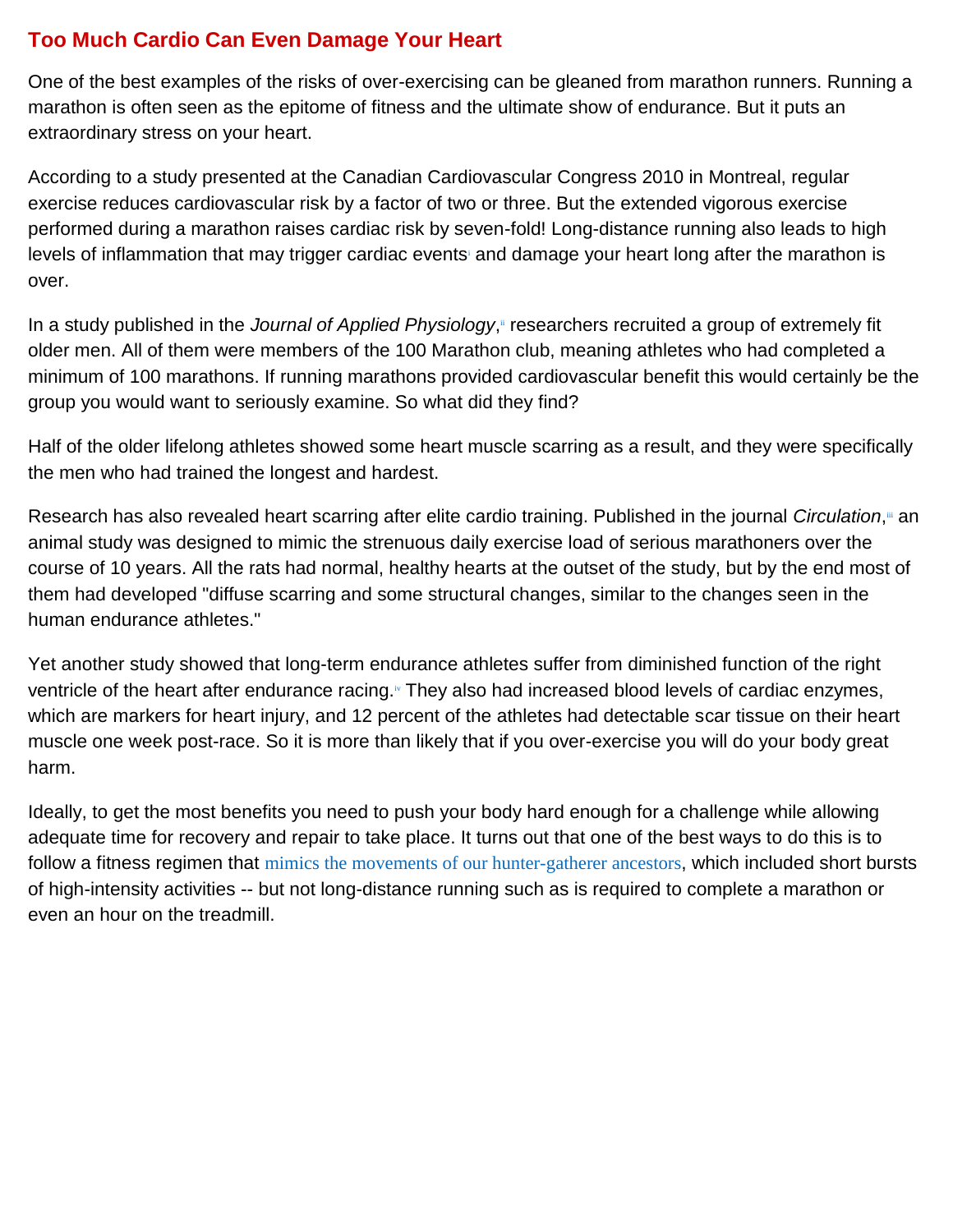#### **Short Bursts of High-Intensity Exercise Gives You More Benefits in Less Time**

Earlier I mentioned an incredibly efficient workout that you can complete in just 20 minutes. I was referring to [Peak Fitness](http://fitness.mercola.com/sites/fitness/archive/2010/06/26/10-minutes-of-exercise-yields-hourlong-effects.aspx). After a three-minute warm up, you raise your heart rate up to your anaerobic threshold for 20 to 30 seconds (this can be done by sprinting, using an elliptical machine, recumbent bike, etc.), followed by a 90-second recovery period. Then repeat that cycle for a total of eight repetitions, as shown below.

#### [Download Interview Transcript](http://mercola.fileburst.com/PDF/ExpertInterviewTranscripts/InterviewPhilCampbell.pdf)

According to fitness expert Phil Campbell, author of "*Ready Set Go*," getting cardiovascular benefits requires working all your muscle fibers (you have three different types) and their associated energy systems. Curiously enough, this cannot be achieved with traditional cardio... Your heart has two different metabolic processes:

- 1. The aerobic, which require oxygen for fuel
- 2. The anaerobic, which do not require any oxygen

Traditional strength training and cardio exercises work primarily the aerobic process. High-intensity interval training, such as Peak Fitness, on the other hand, work your aerobic AND your anaerobic processes, which is what you need for optimal cardiovascular benefit. As an added boon, when you perform Peak Fitness exercises properly, you will also increase your human growth hormone (HGH), which increases your muscle growth and effectively burns excessive fat. Naturally enhanced HGH release also plays an important part in promoting your overall health and longevity.

When you work out, it is wise to push as hard as you possibly can a few times a week, but you need to wisely gauge your body's tolerance to this stress, and give your body time to recuperate. In fact, you should not do Peak Fitness more than three times a week. If you do, you may actually do more harm than good - similar to running marathons. I personally do them about once a week if I am doing strength training as this give me enough time to recover.

## **You Can Also do High-Intensity Super-Slow Weight Training**

Dr. Doug McGuff, M.D., an emergency room physician, is a proponent of high-intensity interval training using weights, which is purposed to achieve many of the same results as Peak Fitness using cardio equipment. If you watch the interview you will see he advocates even LESS exercise and recommends only using a very intense program once every 7 to 10 days. I am not convinced that this is ideal but it may be, so I still do three workouts a week, two strength training and one Peak Fitness.

In the interview above, he discusses both high-intensity anaerobic-type training, and high-intensity superslow weight training. He believes you only need 12 minutes of Super Slow type strength training once a week to achieve the same growth hormone production as you would with Peak Fitness! Intensity is key, and, according to Dr. McGuff, when the intensity is really high, the frequency may need to be reduced in order for it to be really productive.

These exercises can be done using either free weights or machines. The benefit of using a quality machine is that it will allow you to focus your mind on the effort, as opposed on the movement.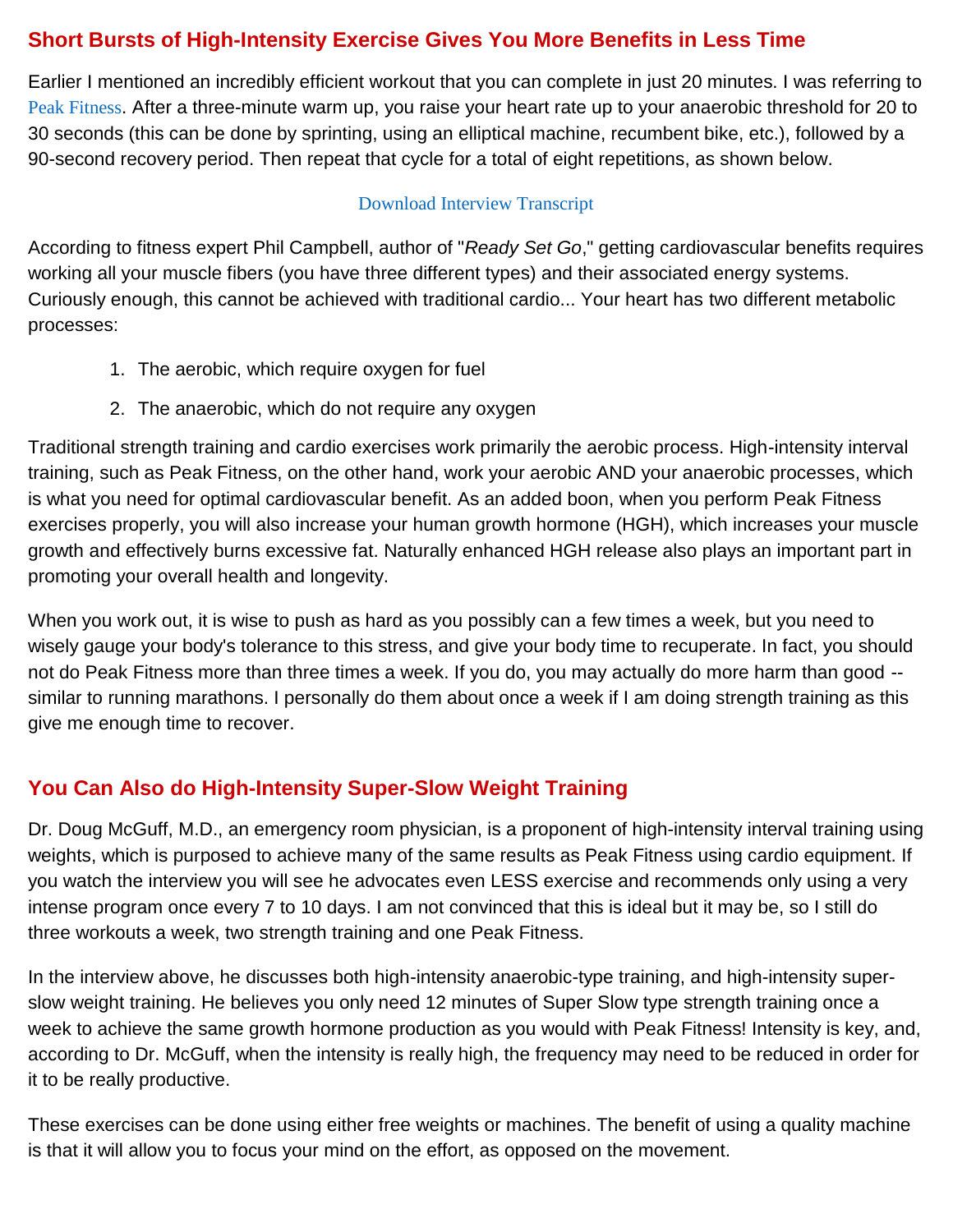Dr. McGuff recommends the following five movements:

- 1. Pull-down (or alternatively chin-up)
- 2. Chest press
- 3. Compound row (A pulling motion in the horizontal plane)
- 4. Overhead press
- 5. Leg press

Here's a summary of how to perform each exercise:

- 1. Begin by lifting the weight as slowly and gradually as you can. The first inch should take about two seconds. Since you're depriving yourself of all the momentum of snatching the weight upward, it will be very difficult to complete the full movement in less than 7-10 seconds. (When pushing, stop about 10 to 15 degrees before your limb is fully straightened; smoothly reverse direction)
- 2. Slowly lower the weight back down
- 3. Repeat until exhaustion. (Once you reach exhaustion, don't try to heave or jerk the weight to get one last repetition in. Instead, just keep trying to produce the movement, even if it's not 'going' anywhere, for another five seconds or so. If you're using the appropriate amount of weight or resistance, you'll be able to perform four to eight repetitions)
- 4. Immediately switch to the next exercise for the next target muscle group, and repeat the first three steps. When done in this fashion, your workout will take no more than 12 or 15 minutes.

#### **The Importance of Recovery**

You exercise because it makes you feel better, and for most, it helps keep your weight at an optimal level. It's also one of the best treatments for insomnia and reducing insulin resistance, as well as being a wonderful aid in the treatment of depression. So the reasons to exercise are many. If you start slow, and most importantly, listen to your body, you shouldn't run into the problem of exerting yourself excessively.

If you're a serious athlete, however, you may want to reconsider how you train. From my perspective you can train for two goals, either to maximize athletic competitiveness, or train for longevity and increased fertility (especially for women). In my view, it is not possible to do both as they have conflicting workout patterns.

As I've discussed before, research has shown that replacing those long cardio sessions with shorter, highintensity burst-type exercises, such as Peak Fitness, actually produces GREATER results in far less time! But recovery is crucial...

This includes not only resting your body in between workouts but also giving it the proper nutrients it needs in the recovery phase, as [your post-workout meal](http://fitness.mercola.com/sites/fitness/archive/2012/01/13/what-should-you-eat-after-your-workout.aspx) can support or inhibit the health benefits of exercise. For instance, fast-assimilating protein such as high-quality whey protein, eaten within 30 minutes of your workout, will essentially "rescue" your muscle tissue out of the catabolic state and supply it with the proper nutrients to stimulate repair and rejuvenation.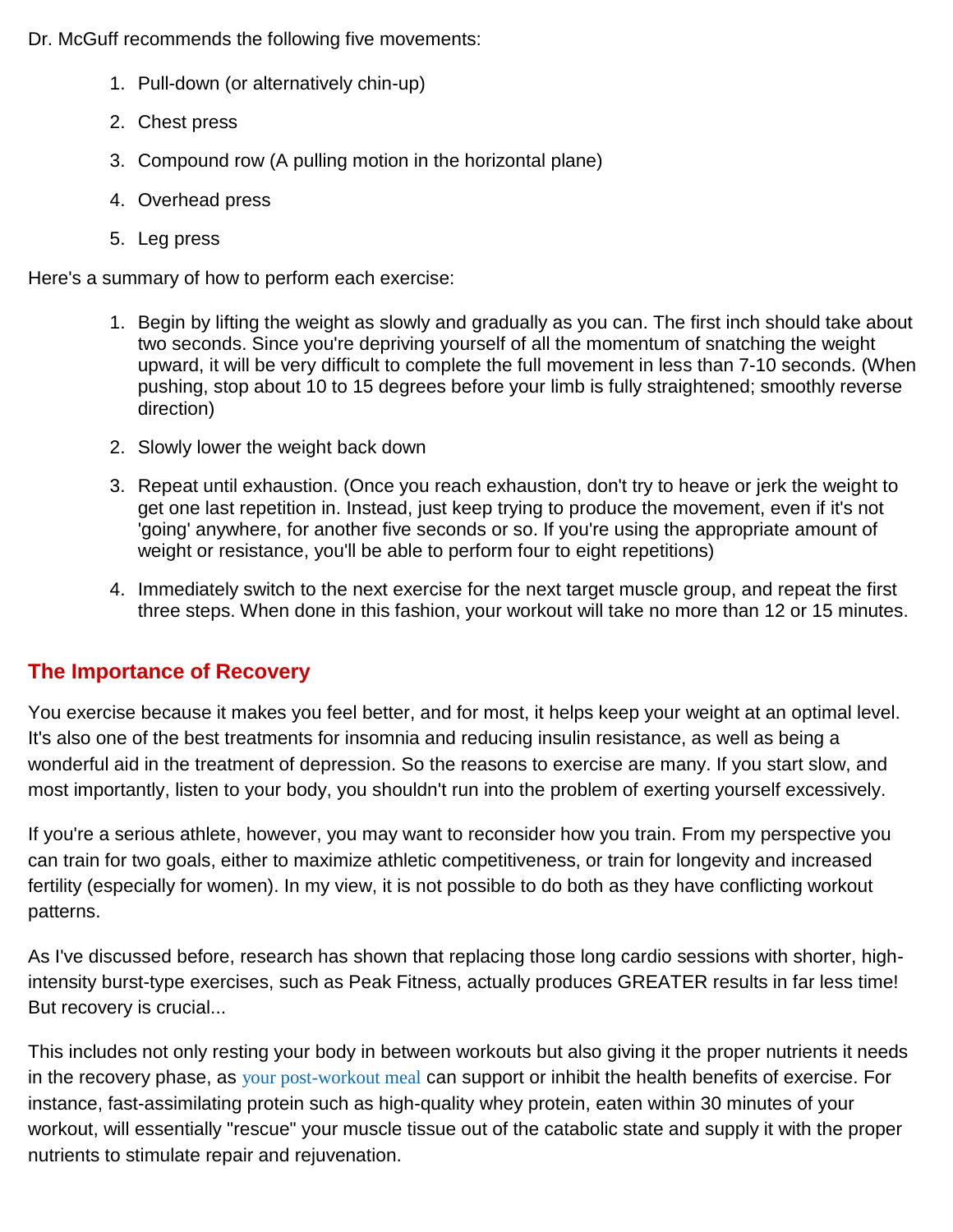- [i](http://fitness.mercola.com/sites/fitness/archive/2012/06/01/long-cardio-workout-dangers.aspx#_ednref1) [Am J Cardiol. 2001 Oct 15;88\(8\):918-20, A9](http://www.ncbi.nlm.nih.gov/pubmed/11676965)
- $\bullet$   $\text{ii}$  $\text{ii}$  $\text{ii}$  [J Appl Physiol. 2011 Jun;110\(6\):1622-6](http://www.ncbi.nlm.nih.gov/pubmed/21330616)
- **[iii](http://fitness.mercola.com/sites/fitness/archive/2012/06/01/long-cardio-workout-dangers.aspx#_ednref3)** [Circulation. 2011; 123: 13-22](http://circ.ahajournals.org/content/123/1/13.short)
- **[iv](http://fitness.mercola.com/sites/fitness/archive/2012/06/01/long-cardio-workout-dangers.aspx#_ednref4) [European Heart Journal December 6, 2011 \[Epub ahead of print\]](http://eurheartj.oxfordjournals.org/content/early/2011/12/05/eurheartj.ehr397.abstract)**

# **This Exercise Mistake Can Give You a Heart Attack**

**January 27 2012 | By Dr. Mercola**

Many people wonder whether it is safe to exercise outdoors during cold weather, especially below freezing.

As a general rule, it is; but you do want to make sure you take certain precautions, and pay attention to signs and symptoms of specific cold-weather dangers.

Additionally, there are likely better and safer options than exercising outdoors during very cold temperatures.

Three primary dangers of cold weather exercise are:

- Frost bite
- Hypothermia
- Increased heart attack risk

## **Better Options than Exercising in Cold Weather**

There are several concerns about exercising in cold weather and the colder the weather the more serious the concern.

It is unclear the damage you can do if you are rapidly ventilating large amounts of frigid air.

Your lungs were not designed to breathe in large amounts of very cold air, which may also have very little moisture, and it's unclear whether you might cause some damage this way.

Fortunately most areas do not have many weeks or months of extremely cold temperatures, so this is something that would have to be moderated, typically, for only a few days or weeks until the weather improves.

I used to be an avid runner and would run year round in below zero temperatures. However the older I got the wiser I became and I gradually increased the minimum temperature I would run in. This was until I decided that after 42 years of running I had enough and switched to Peak Fitness exercises and strength training instead of running.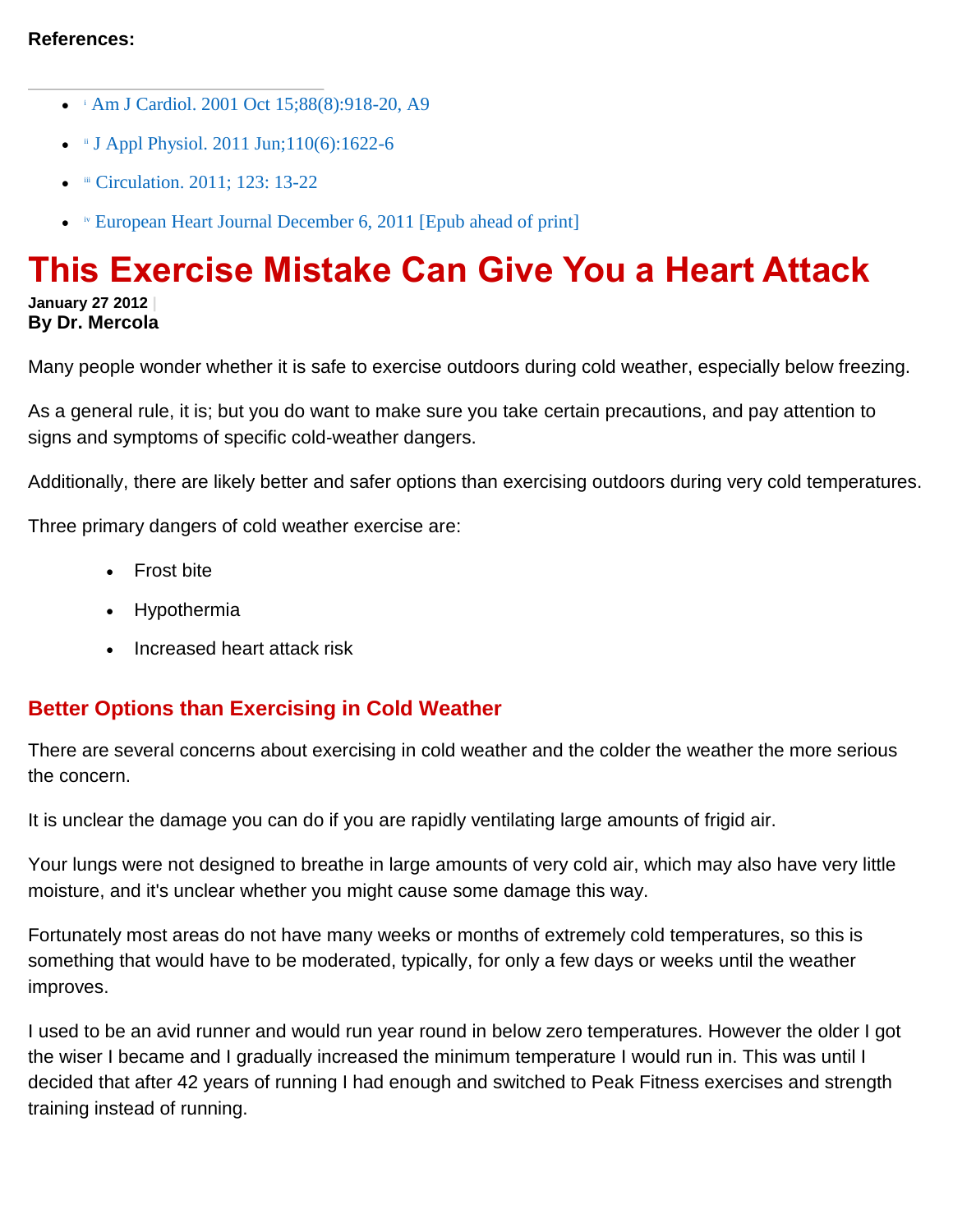Another potential concern and danger is slipping and falling on an icy patch. Yes I did this too and actually broke one of my wrist bones (carpal navicular), which took about six months to heal, so I was in a highly inconvenient and uncomfortable cast for about a half a year. This wasn't a serious problem but older individuals can fall on the ice and break their hip, and a significant number of people actually die after breaking their hip as a result of a lung clot (pulmonary embolus) after long periods of immobilization.

So it would seem highly prudent to go indoors under extreme temperature conditions and do some high intensity training on a recumbent bike or elliptical, or do some strength training Peak Fitness exercises until the temperatures warm up. If you feel you need to or would like to exercise outdoors then I have listed some additional concerns and recommendations below.

#### **Signs of Frostbite and Hypothermia**

Once the thermometer dips down to 20 degrees Fahrenheit (-6.6 degrees Celsius) or so, you'll want to use extreme caution and make sure to protect your skin from exposure, as such subfreezing temperatures dramatically increase your chances of developing frost bite.

Your cheeks, nose and ears are the most vulnerable, but your hands and feet are also easily affected. Early warning signs of frostbite include a stinging sensation, numbness or loss of feeling. If you suspect you may be developing frostbite, you'll want to get out of the cold immediately, and slowly warm the affected area. You should NOT rub the affected area however, as this may cause skin damage.

If the numbness persists, you need to seek emergency care.

Hypothermia is when your core body temperature slips below 95 degrees Fahrenheit (35 degrees Celsius). Most of your body heat is lost through your skin, and as much as 50 percent of it can be lost via your head which is why you should always cover your head during cold weather. As the air temperature gets colder, your body compensates by shivering. The increased muscle activity generates body heat. But if the heat loss is greater than your body's ability to generate it, then your core temperature starts to fall.

As it falls, your body compensates by shunting blood away from your skin and towards your vital organs such as your heart, lungs and brain. Of your organs, your brain and heart are the most cold-sensitive, and as your core temperature drops, the electrical activity in these organs slows. Eventually, if your temperature drops too low, heart- and brain activity ceases altogether, and you die.

If you suspect hypothermia, you need to seek immediate emergency help. Symptoms of hypothermia include:

- Intense shivering
- Slurred speech
- Loss of coordination
- Fatigue

## **Who Should Avoid Cold Weather Exercise?**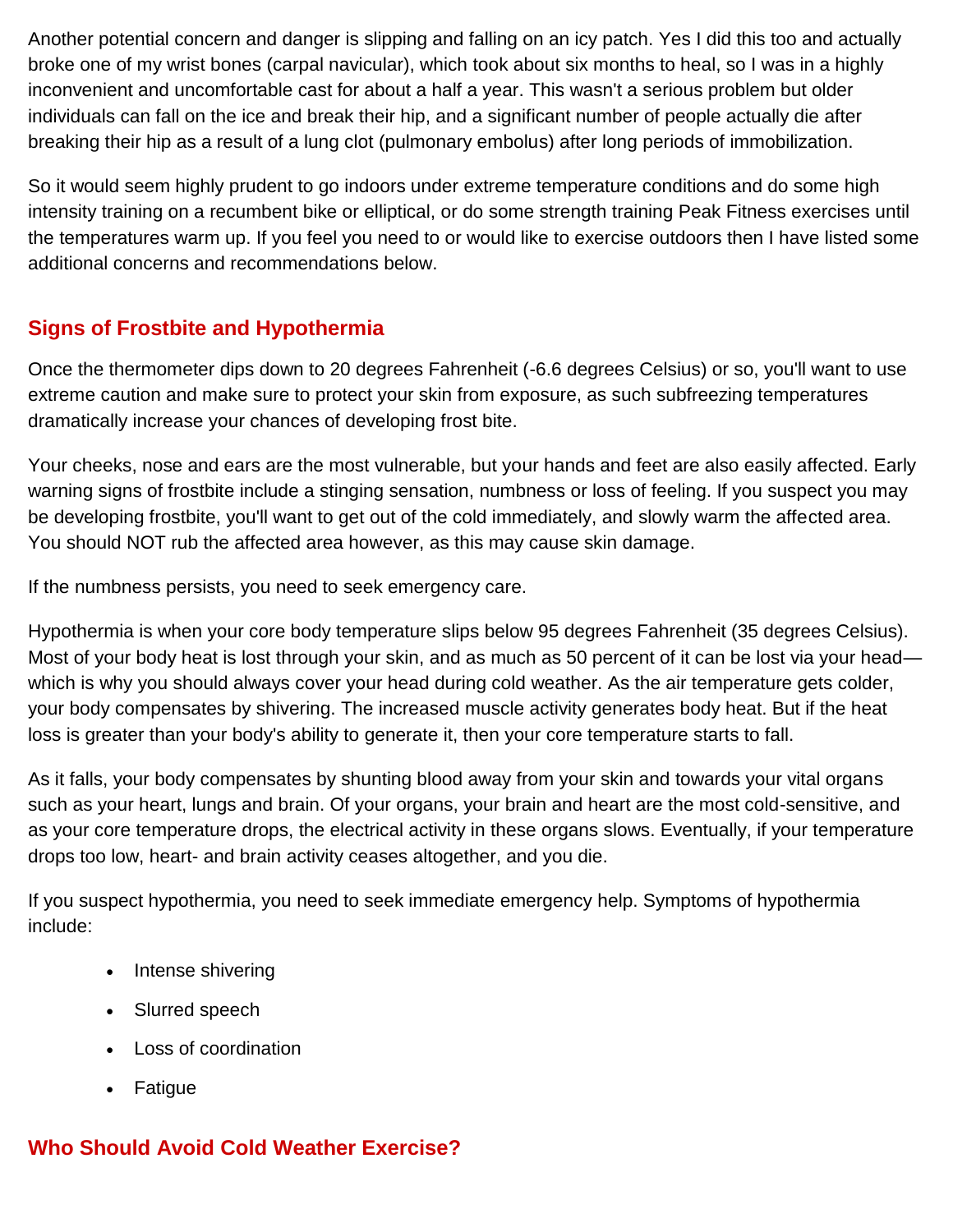Besides drawing blood away from the surface of your skin, in toward your vital organs, as described above, when you are in low temperatures outdoors, your cardiovascular system also tends to respond by increasing blood pressure and heart rate, which can promote a heart attack. Additionally, when you're cold, your airway tends to narrow, making breathing more difficult.

Therefore, exercising in cold weather may not be ideal if you have any of the following health conditions. If you do, I'd recommend conferring with your doctor prior to engaging in cold weather exercise:

- Asthma
- Exercise-induced bronchitis
- Heart condition
- Raynaud's disease (a condition that limits blood circulation to certain areas of your body, causing them to numb in response to cold temperatures or stress. This may not only make it difficult to determine whether or not you're getting hypothermic, the reduced blood flow may also increase your risk)

## **How to Stay Warm and Safe During Cold Weather Exercise**

If, for whatever reason, you determine that you want to exercise outdoors then it would be prudent to exercise some caution. Dressing appropriately and paying attention to the following safeguards can help keep you safe and warm when exercising outdoors this winter:

- **Dress in three or more layers:** 
	- 1. Use a lightweight synthetic material to wick moisture away from your skin. *Avoid* heavy cotton materials as these absorb sweat, trapping wetness close to your body, which can increase your risk of hypothermia
	- 2. Add another layer or two of wool or fleece for insulating warmth
	- 3. Top it off with a lightweight, water-repellant and wind-resistant material
- **Always wear a hat,** as you lose about 50 percent of your body heat from your uncovered head
- **Wear gloves** to protect your fingers from frostbite. Layering thin gloves with heavier mittens is a good idea so you can remove a layer if needed without exposing your bare skin to the frigid air
- **Cover your face with mask or scarf** when the temperature is below freezing to avoid frostbite. This can also help warm the air a bit before entering your lungs
- **Wear sturdy footwear with good traction** to prevent slips and falls on snow or ice
- **Check the temperature and the forecast.** Health risks increase when the combined temperature and wind chill falls below -20°F
- **Wear light and/or reflective clothing** as it gets darker sooner during the winter months. You want to make sure drivers can see you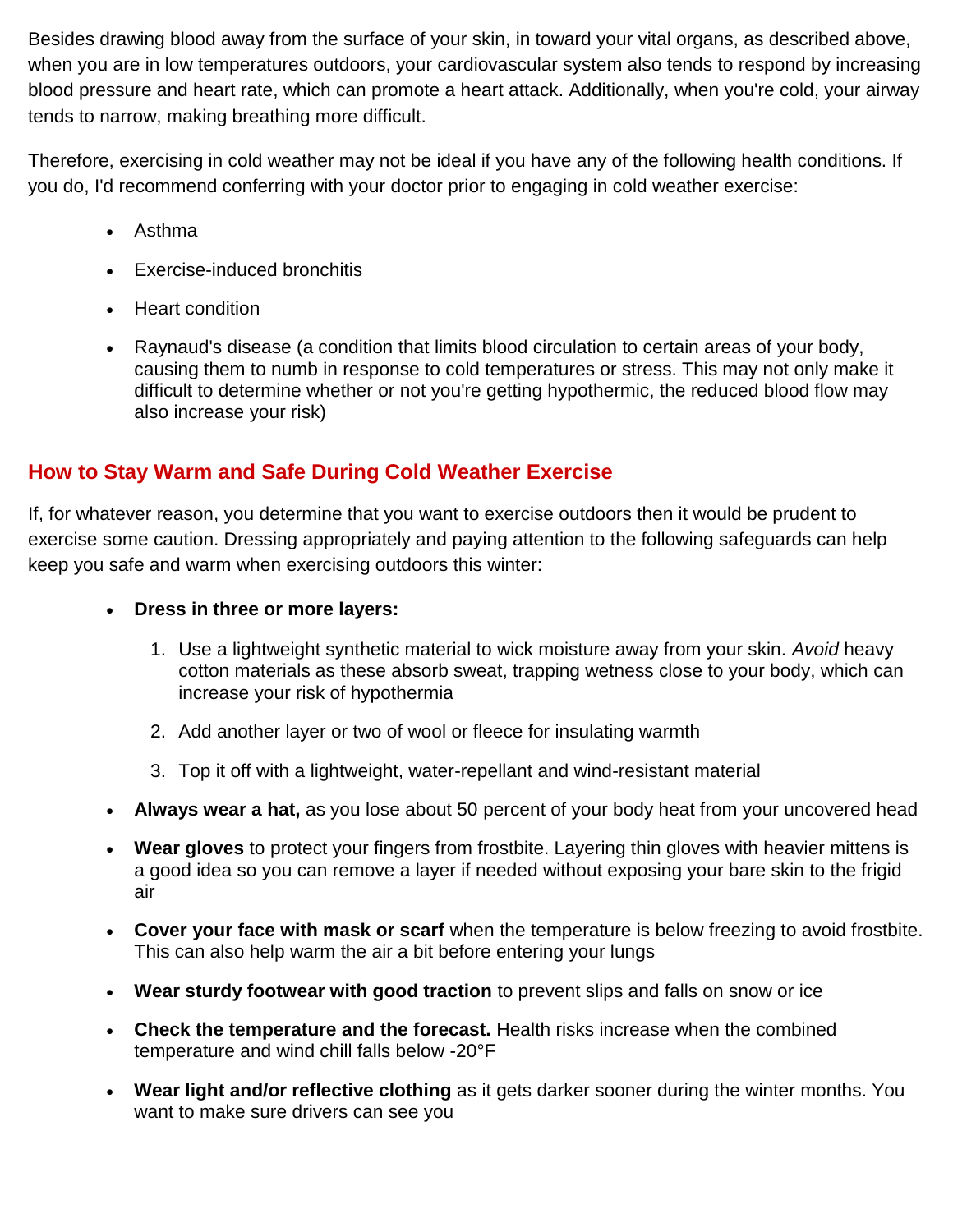- **Drink plenty of fluids.** Staying properly hydrated is just as important during cold weather as during hot weather. Drink before, during and after your workout, even if you don't feel very thirsty, as dehydration may be more difficult to notice during cold weather exertion
- **Tell someone what route you're taking, and when to expect your return**, just in case something goes wrong. If you slip and fall in the winter, hypothermia can get the better of you if no one knows to go looking for you

While staying warm is important, a common mistake people make is actually dressing *too warmly* when exercising in cold weather. Remember that exercise will generate body heat and sweating, even though it's cold outside. And once your sweat starts to accumulate in your clothes, it can have a significantly chilling impact. If it's really cold outside, it may even end up freezing close to your skin, which can lower your body temperature and increase your risk of hypothermia. Staying DRY is equally important as being warm hence the importance of putting on a wicking layer closest to your skin, and dressing in layers so you can remove a layer or two if you're sweating profusely. Just remember to put those layers back on once you begin to cool down.

Keep in mind that wind chill can make exercising risky even if you dress warmly. As a general suggestion, I'd recommend taking a break from outdoor activities if the temperature dips well below 0 degrees Fahrenheit (- 17.8 C), or if the wind chill factor is high, and opt to exercise indoors instead.

#### **How to Find Time for Exercise**

Aside from the question of safety, many people probably struggle more with finding the time to exercise... More than half of U.S. adults don't get the recommended amount of exercise, and 24 percent are completely sedentary. But exercise doesn't have to take up a lot of time, and it *can* be built into your everyday routine.

[BBC Health suggests](http://www.bbc.co.uk/health/treatments/healthy_living/fitness/daily_findtime.shtml) a number of ways in which you can be more active at work and at home, such as:

- Talk to your employers about promoting health at work
- Walk or [bicycle to and from work](http://articles.mercola.com/sites/articles/archive/2010/04/03/google-launches-new-way-to-find-bicycling-trails.aspx)
- Walk your child to school, but recognize you will need far more intense exercise than walking to achieve any major benefits
- Be active in and around your home -- use the stairs to exercise, work in the garden, or install some gym equipment

These are all excellent recommendations. However, I recommend not settling there, but continuing and implementing a well-rounded fitness program to really optimize your health benefits. Of course, if you're just getting back into exercising, you'll need to work your way up slowly. Trying to do too much at once can lead to burnout and make you less likely to continue your program—which is why starting with the suggestions above can be such a great way to ease into a more regimented fitness program.

As your body grows more conditioned, you can then [increase to a higher intensity workout](http://fitness.mercola.com/sites/fitness/archive/2010/11/13/phil-campbell-on-peak-8-exercises.aspx).

To achieve the full range of benefits of exercise you need to exercise more intensely so you will want to tailor your fitness plan to include a [variety of more challenging techniques](http://articles.mercola.com/sites/articles/archive/2009/04/28/Primary-Principles-of-Exercise-Aerobic-Interval-Strength-Core.aspx). You should be getting not only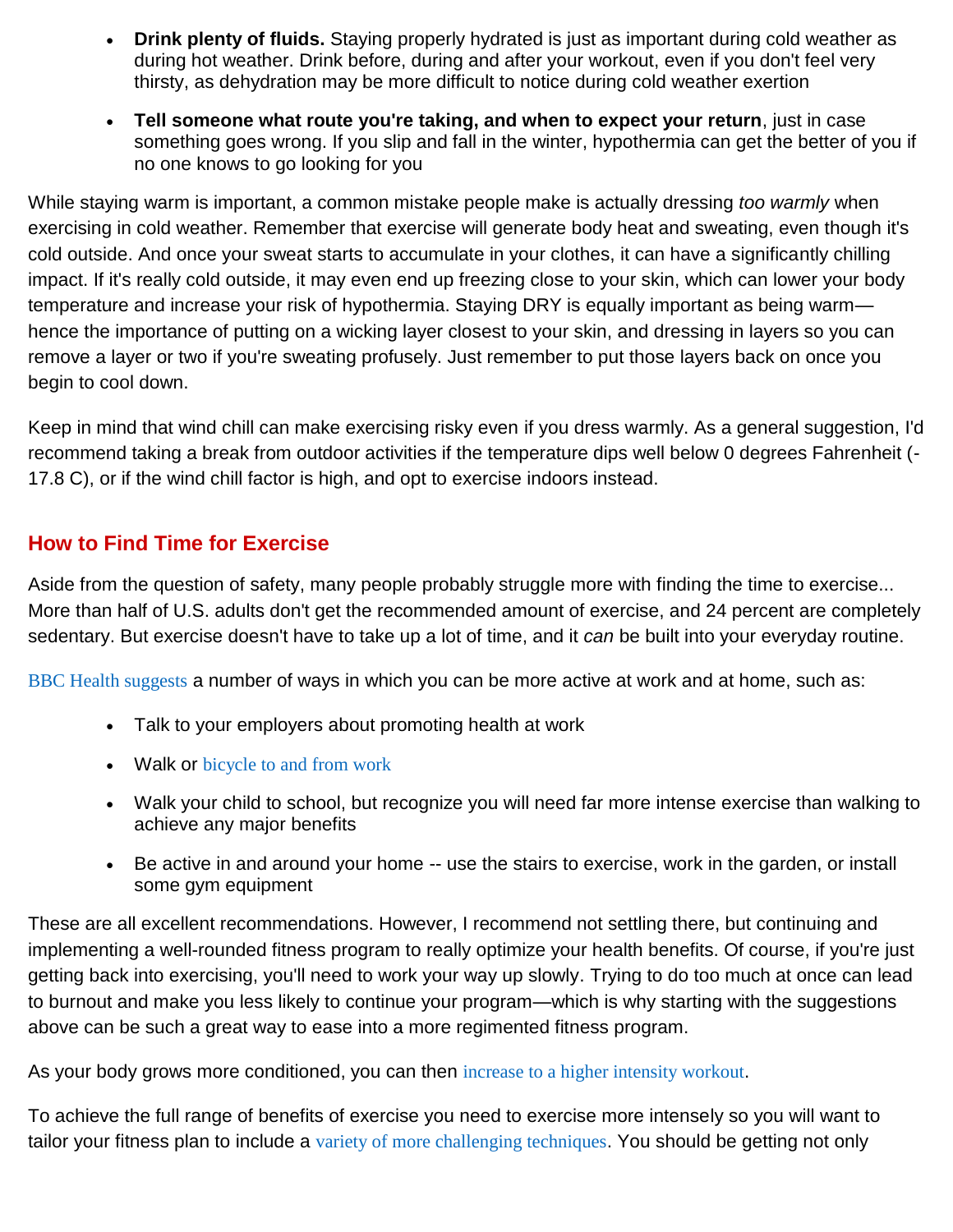strength training and aerobics, but also core-building activities, stretching and, most importantly, anaerobic or high-intensity interval training-type exercises. Please don't make [the mistake I did for decades](http://fitness.mercola.com/sites/fitness/archive/2010/06/26/10-minutes-of-exercise-yields-hourlong-effects.aspx) by wasting your time logging in steady, hour-long cardio sessions on the treadmill as your primary form of exercise. It's actually one of the *least* effective forms of exercise there is...

High intensity interval training, on the other hand, whether you do it on a treadmill [or](http://fitness.mercola.com/sites/fitness/archive/2012/01/06/dr-doug-mcguff-on-exercise.aspx) a recumbent bike, or [using weights](http://fitness.mercola.com/sites/fitness/archive/2012/01/06/dr-doug-mcguff-on-exercise.aspx), has been shown to be one of the most effective forms of exercise—even providing benefits you [can't get any other way!](http://fitness.mercola.com/sites/fitness/archive/2010/12/24/a-fountain-of-youth-in-your-muscles.aspx) For more information, please follow the hyperlinks provided.

#### **Make Exercise a Non-Negotiable Part of Your Schedule...**

Whenever you struggle with your time management, remember that exercise is every bit as important as eating, sleeping and breathing... It should not be viewed as an ancillary part of your day, but rather a *necessity*. Viewing exercise as a non-negotiable part of your day is really the trick to getting it done. Ideally, schedule it into your appointment book the way you would an important meeting or social event. Set the time for it and then make no excuses about keeping it.

Ideally it is something that you would schedule an appointment for even if you are doing it alone. You would certainly need to do this if you had a personal trainer, which is one of the reasons trainers are good as they help you keep your exercise commitment. But it is just as easy to make an appointment for yourself.

What you'll find is that the more you exercise, the better you'll feel and the more addictive it will become. Soon you won't want to miss your exercise sessions because you'll notice a dip in your energy or stamina when you back off for too long.

You just have to place a HIGH PRIORITY on it and schedule your day around the exercise, not the other way around... Also, please don't use your age as an excuse to avoid exercise, because no matter what your age, exercise can provide enormous benefits for your health. As a matter of fact, if you happen to be over 40, it's especially important to either start or step up your exercise program. This is the time of life when your physical strength, stamina, balance and flexibility start to decline, and [exercise can help to counteract that](http://fitness.mercola.com/sites/fitness/archive/2010/11/08/get-busy-if-you-want-to-beat-the-middleage-spread.aspx) dramatically.

So get up; get outside; and get going! Regardless of the season, you *can* exercise outside—or take it indoors if you prefer. The option is yours—the possibilities are just about endless!

#### **Sources and References**

- [Boston.com January 4, 2012](http://www.boston.com/Boston/dailydose/2012/01/cold-weather-exercise-tips/5hJBmyYN4VQ59iujhNkwlN/index.html)
- [BBC Health December 2010](http://www.bbc.co.uk/health/treatments/healthy_living/fitness/daily_findtime.shtml)
- [Mayo Clinic](http://www.mayoclinic.com/health/fitness/HQ01681)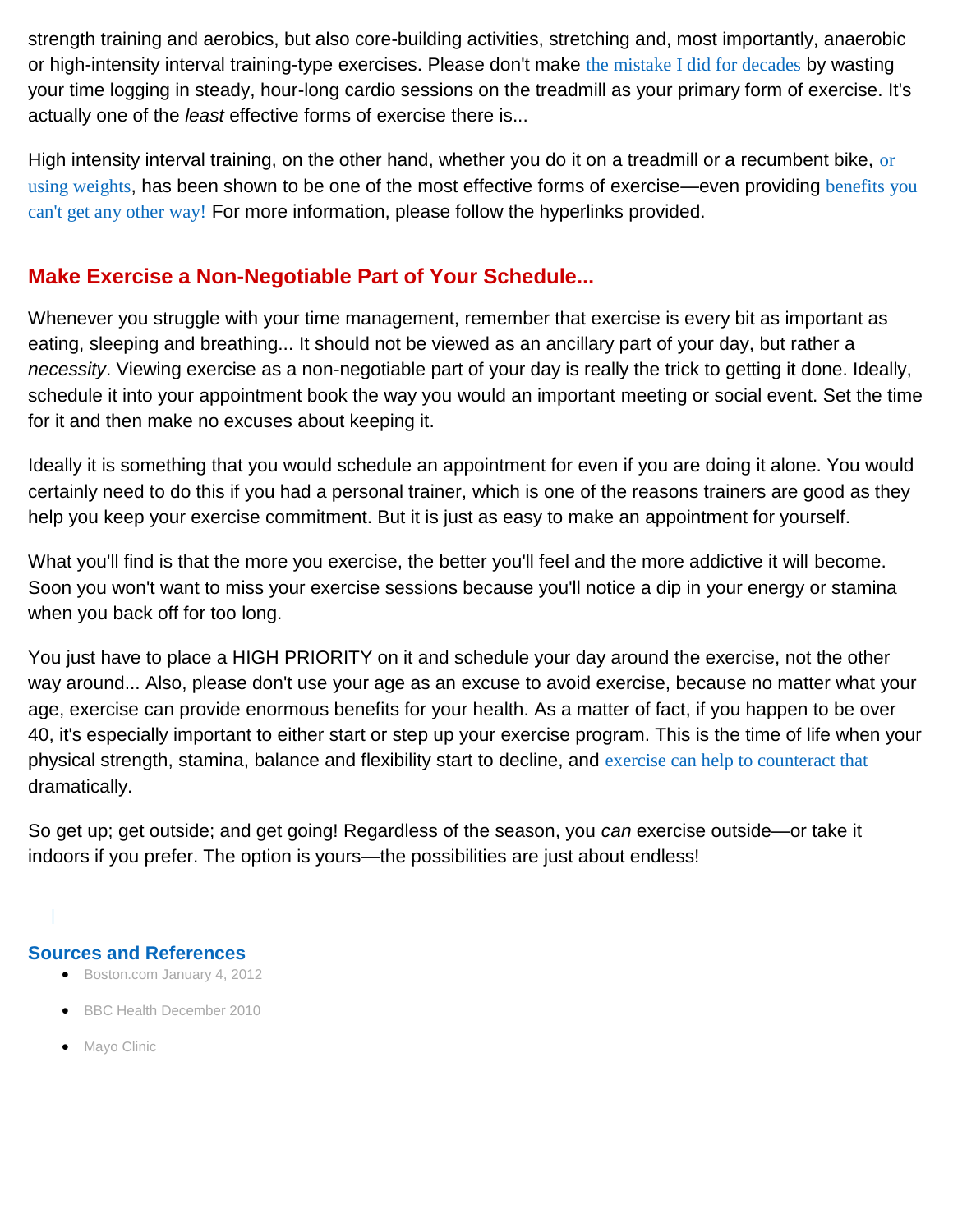#### **Simple Activity to Radically Decrease Breast Cancer Risk January 27 2012 By Dr. Mercola**

Breast cancer is a growing epidemic among women, with just under 12 percent of women developing an invasive form of the disease during their lifetimes.

This works out to about [one in eight U.S. women](http://www.breastcancer.org/symptoms/understand_bc/statistics.jsp)!

Research suggests, however, that one of the most powerful ways to lower this risk substantially is through the simple act of exercise.

New research is underway to determine just how much exercise -- either 150 minutes or 300 minutes a week -- is best for cancer prevention, but it's safe to say that starting an exercise regimen, if you're not already participating in one, is a very wise strategy to optimize your health.

#### **Exercise May Reduce Your Breast Cancer Risk by Up to 40 Percent**

The notion that exercise may help prevent cancer dates back to 1922, when two independent studies observed that cancer deaths declined among men working occupations that required higher amounts of physical activity.

It wasn't until the 1980s that the topic received due attention once again, and since then a paper in the journal [Medicine & Science in Sports & Exercise](http://journals.lww.com/acsm-msse/Abstract/2003/11000/Physical_Activity_and_Cancer_Prevention_Data_from.7.aspx) reported that "more than a hundred epidemiologic studies on the role of physical activity and cancer prevention have been published."

In the same paper, which reviewed published epidemiologic studies on physical activity and the risk of developing cancer, [it's noted that](http://journals.lww.com/acsm-msse/Abstract/2003/11000/Physical_Activity_and_Cancer_Prevention_Data_from.7.aspx):

*"The data are clear in showing that physically active men and women have about a 30-40% reduction in the risk of developing colon cancer, compared with inactive persons … With regard to breast cancer, there is reasonably clear evidence that physically active women have about a 20-30% reduction in risk, compared with inactive women. It also appears that 30-60 min·d-1 of moderate- to vigorous-intensity physical activity is needed to decrease the risk of breast cancer, and that there is likely a dose-response relation."* 

More recently, two other studies echoed this finding:

- Women who were active at home during the day, engaging in heavy lifting or carrying rather than mostly sitting, had a [38 percent reduced risk of invasive breast cancer](http://www.ncbi.nlm.nih.gov/pubmed/20864719)
- [Strenuous activity in teens and moderate activity after menopause](http://www.ncbi.nlm.nih.gov/pubmed/20607384) also lead to a reduction in breast cancer risk

#### **Why Might Exercise be Useful for Cancer Prevention?**

One of the primary reasons exercise works to lower your cancer risk is because it drives your insulin levels down. [Controlling insulin levels](http://articles.mercola.com/sites/articles/archive/2001/07/14/insulin-part-one.aspx) is one of the most powerful ways to reduce your cancer risk. It's also been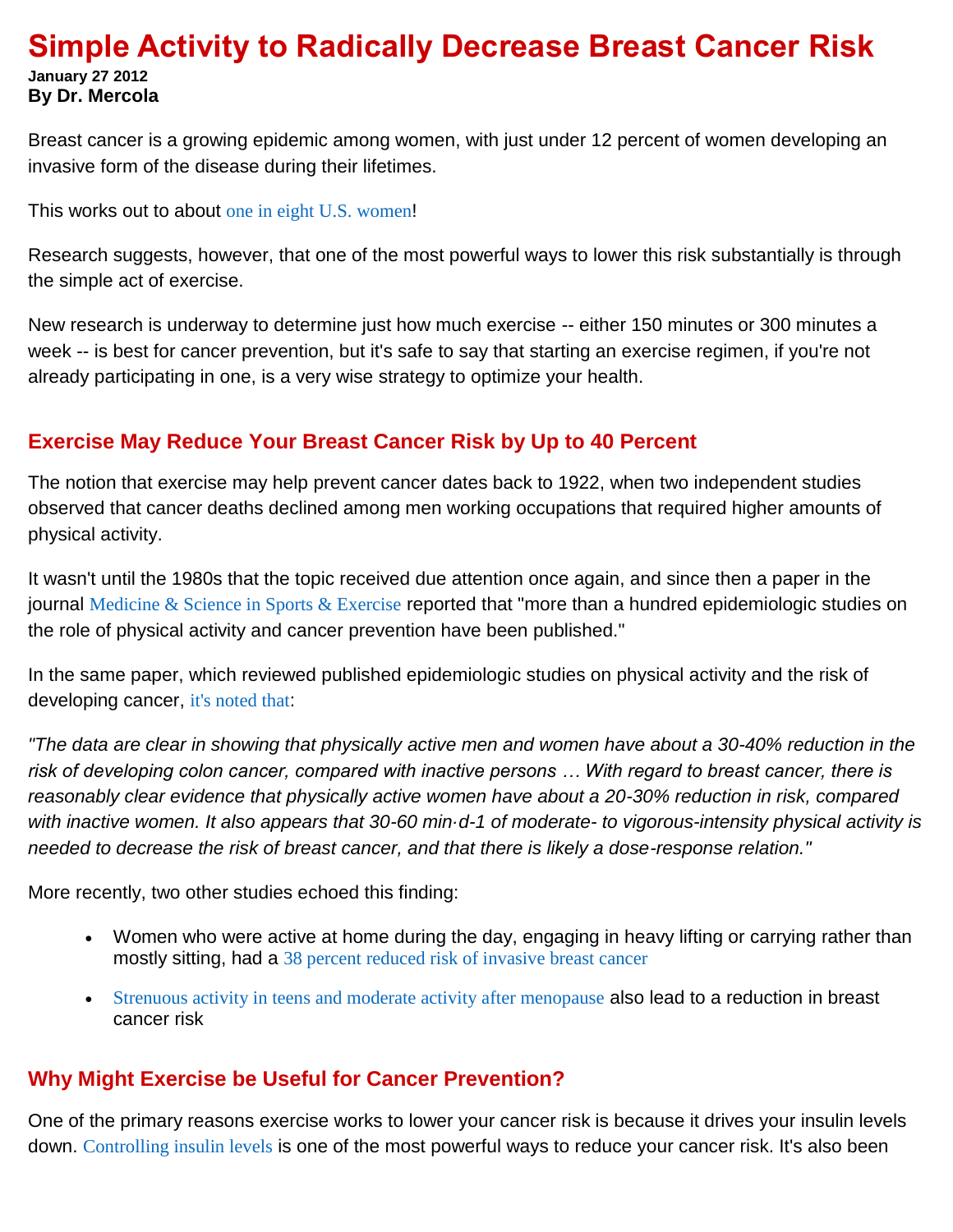suggested that apoptosis (programmed cell death) is [triggered by exercise](http://articles.mercola.com/sites/articles/archive/2006/06/01/how-exercise-protects-you-from-cancer.aspx), causing cancer cells to die. Exercise also improves the circulation of immune cells in your blood. The job of these cells is to neutralize pathogens throughout your body, as well as destroying precancerous cells before they become cancerous..

The better these cells circulate, the more efficient your immune system is at defending itself against infections and diseases like cancer.

Unfortunately, many public health guidelines still focus only on the *aerobic* aspects of exercise, and this exclusive focus can lead to imbalances that may actually *prevent* optimal health. This is why it's so important to maintain a well-balanced fitness regimen, that includes not just aerobics, but also [strength training](http://articles.mercola.com/sites/articles/archive/2009/06/13/What-Surprising-Exercise-Cuts-Your-Cancer-Risk-by-40-Percent.aspx), stretching, and most importantly, high-intensity interval training (which I'll discuss shortly).

Additionally, according to a [2000 study published in the British Medical Journal](http://www.bmj.com/content/321/7274/1424.extract), which explored the relationship between exercise and cancer, exercise affects several biological functions that may directly influence your cancer risk. These effects include changes in:

| Cardiovascular capacity | Energy balance      |
|-------------------------|---------------------|
| Pulmonary capacity      | Immune function     |
| <b>Bowel motility</b>   | Antioxidant defense |
| Hormone levels          | DNA repair          |

## **If You Have Breast Cancer, Exercise is Also Beneficial**

Many health care practitioners advise their patients to avoid exercise during and after cancer treatment. But increasing evidence is showing that this outdated advice is actually causing cancer patients harm, as regular exercise can lead to a number of [health improvements for cancer patients](http://fitness.mercola.com/sites/fitness/archive/2011/09/02/the-new-natural-wonder-drug-for-cancer.aspx), including:

- Better aerobic fitness
- Increased muscular strength
- Improved quality of life
- Less fatigue

Harvard Medical School researchers found patients who exercise moderately -- 3-5 hours a week -- reduce [their odds of dying from breast cancer by about half](http://jama.ama-assn.org/content/293/20/2479.abstract?maxtoshow=&HITS=10&hits=10&RESULTFORMAT=&fulltext=breast+cancer&searchid=1117117851790_2027&stored_search=&FIRSTINDEX=0&journalcode=jama) as compared to sedentary women, so this is a very powerful strategy. In fact, any amount of weekly exercise increased a patient's odds of surviving breast cancer. This benefit also remained constant regardless of whether women were diagnosed early on or after their cancer had spread.

Patients receiving the biggest boost from exercise were those most sensitive to estrogen, the most commonly recognized hormone-sensitive form of breast cancer. (Previous research has shown exercise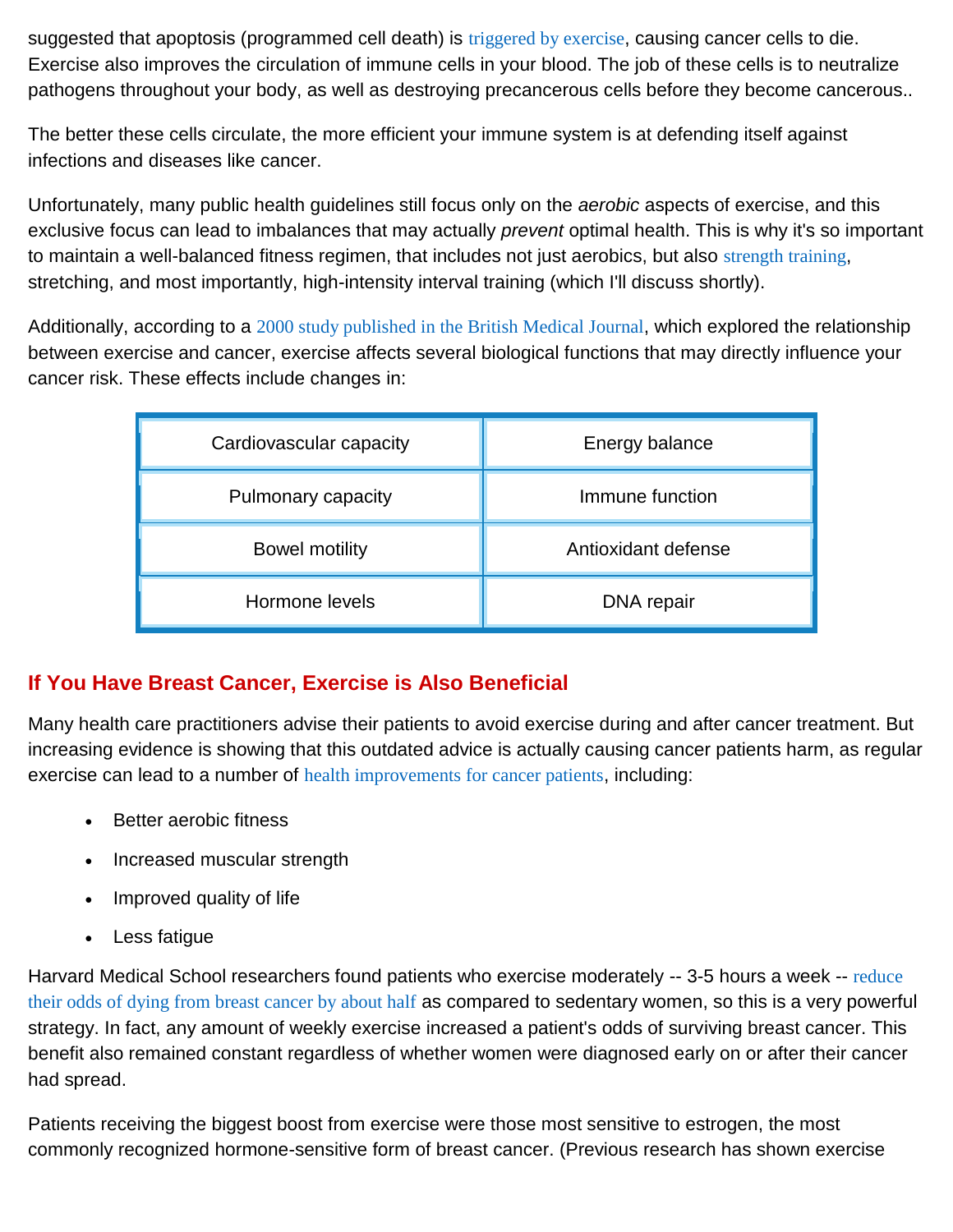lowers estrogen levels, which can fuel the growth of breast cancer cells.) However, it's reasonable to assume that exercise would likely be beneficial for many types of cancer patients.

Often, you will be able to take part in a regular exercise program -- one that involves a variety of exercises like strength training, core-building, stretching, aerobic and anaerobic -- with very little changes necessary.

However, you may find that you need to exercise at a lower intensity or for shorter durations at times. Always listen to your body and if you feel you need a break, take time to rest. Even exercising for a few minutes a day is better than not exercising at all, and you'll likely find that your stamina increases and you're able to complete more challenging workouts with each passing day. In the event you are suffering from a very weakened immune system, you may want to exercise in your home instead of visiting a public gym.

#### **How to Optimize Your Exercise Program to Achieve the Most Benefits**

As mentioned, ideally your fitness program should be comprehensive, providing activities that will improve your strength, flexibility, cardiovascular fitness and fat-burning capabilities with [high-intensity "Peak Fitness"](http://fitness.mercola.com/sites/fitness/archive/2010/11/13/phil-campbell-on-peak-8-exercises.aspx)  [exercises](http://fitness.mercola.com/sites/fitness/archive/2010/11/13/phil-campbell-on-peak-8-exercises.aspx).

During 'peak fitness exercises,' you raise your heart rate up to your anaerobic threshold for 20 to 30 seconds, followed by a 90-second recovery period. You repeat this cycle for a total of eight repetitions. Peak exercises are particularly beneficial because this type of interval training triggers the natural production of human growth hormone (HGH), also known as "the fitness hormone." HGH plays an integral role in maintaining youthfulness and strength. (For an in-depth explanation of my Peak Fitness regimen, please [review this past article](http://fitness.mercola.com/sites/fitness/archive/2010/06/26/10-minutes-of-exercise-yields-hourlong-effects.aspx).)

Another boon of Peak Fitness exercises is the amount of time you save. Including a three-minute warm up and two-minute cool down, your total time investment is a mere 20 minutes as opposed to your regular hourlong treadmill session, and you are really only exerting yourself for four minutes.

Generally, a 20-minute session about three times a week is all you need to stay fit, along with your strengthtraining, flexibility, stretching and so on, on alternate days.

#### **Other Important Breast Cancer Prevention Strategies**

I recently interviewed Dr. Christine Horner, a board certified general- and plastic surgeon, who shared her extensive knowledge about breast cancer—its causes and its cures, and the pro's and con's of various screening methods. I suggest you listen to that interview now, in addition to learning about the many allnatural cancer-prevention strategies below.

In the largest review of research into lifestyle and breast cancer, the American Institute of Cancer Research estimated that about 40 percent of U.S. breast cancer cases could be prevented if people made wiser lifestyle [choices](http://articles.mercola.com/sites/articles/archive/2009/10/10/Simple-Steps-to-Lower-Your-Breast-Cancer-Risk.aspx). I believe these estimates are far too low, and it is more likely that 75 percent to 90 percent of breast cancers could be avoided by strictly applying the following recommendations.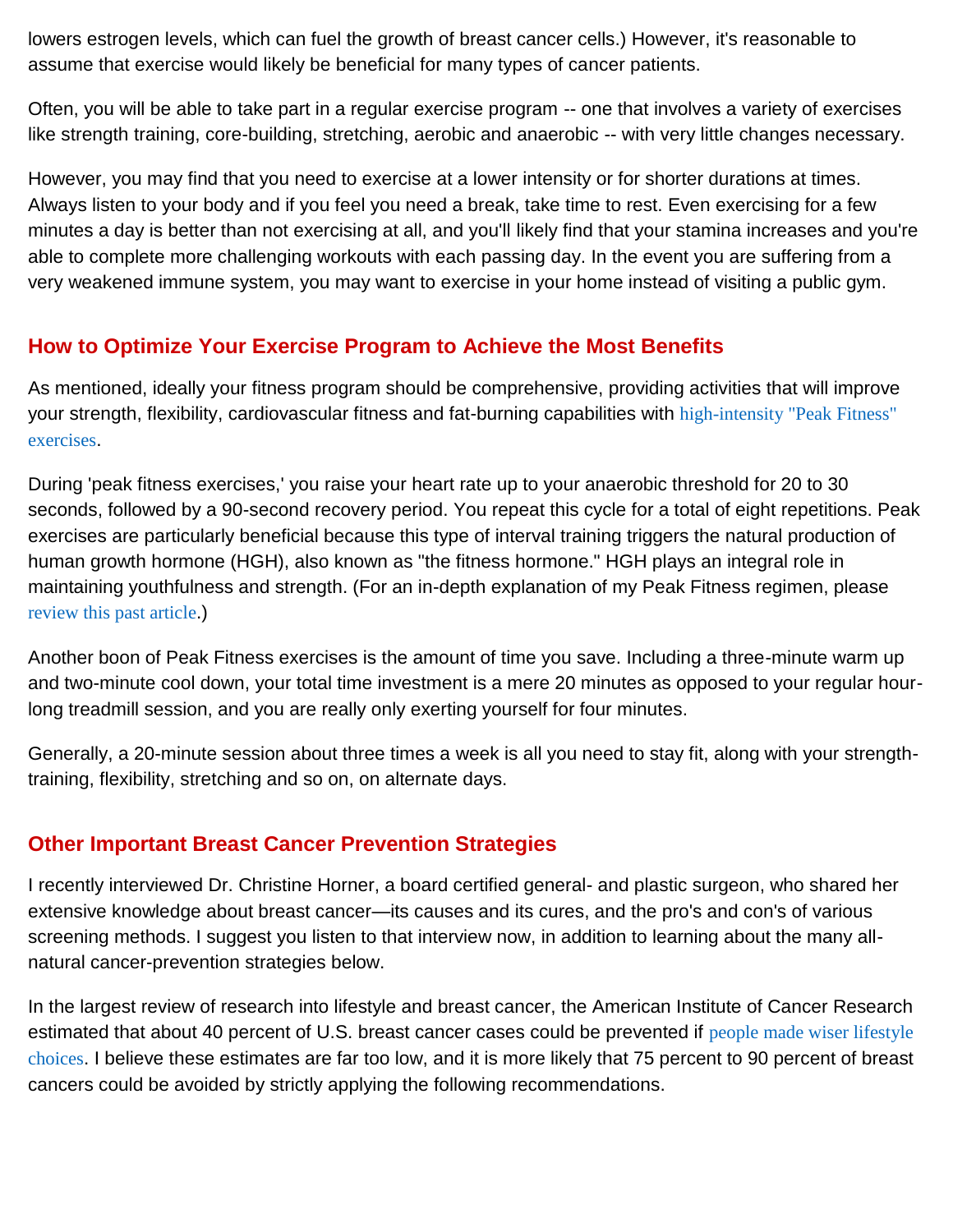- **[Eat healthy](http://www.mercola.com/nutritionplan/index.htm).** This means avoid sugar, [especially fructose](http://articles.mercola.com/sites/articles/archive/2010/01/02/highfructose-corn-syrup-alters-human-metabolism.aspx), as all forms of sugar are detrimental to health in general and promote cancer. Also, focus on eating [whole foods and fresh vegetables](http://articles.mercola.com/sites/articles/archive/2011/05/26/can-these-vegetables-fight-breast-cancer.aspx) while [avoiding cancer-causing foods](http://articles.mercola.com/sites/articles/archive/2012/01/14/dr-christine-horner-interview.aspx).
- Vitamin D. There's overwhelming evidence pointing to the fact that vitamin D deficiency plays a [crucial role in cancer development](http://articles.mercola.com/sites/articles/archive/2009/06/11/New-Model-Of-Cancer-Development-Vitamin-D-is-the-Key.aspx). You can [decrease your risk of cancer by MORE THAN HALF](http://blogs.mercola.com/sites/vitalvotes/archive/2007/06/11/New-Evidence-Sunshine-DOES-Slash-Your-Cancer-Risk.aspx) simply by optimizing your vitamin D levels with adequate sun exposure. And if you are being treated for cancer it is likely that higher blood levels—probably around 80-90 ng/ml—would be beneficial. The health benefits of optimizing your levels, either by safe sun exposure (ideally), a safe tanning bed, or oral supplementation as a last resort, simply cannot be overstated.

In terms of protecting against cancer, vitamin D has been found to offer protection in a number of ways, including:

- [Regulating genetic expression](http://articles.mercola.com/sites/articles/archive/2009/03/12/vitamin-d--the-master-key-to-optimal-health.aspx)
- Increasing the self-destruction of mutated cells (which, if allowed to replicate, could lead to cancer)
- Reducing the spread and reproduction of cancer cells
- Causing cells to become more highly differentiated (cancer cells often lack differentiation)
- Reducing the growth of new blood vessels from pre-existing ones, which is a step in the transition of dormant tumors turning cancerous

To learn the details on how to use vitamin D therapeutically, please review my previous article,

**Get proper sleep** both in terms of getting *enough* sleep, and sleeping between certain hours. According to Ayurvedic medicine, the ideal hours for sleep are between 10 pm and 6 am. Modern research has confirmed the value of this recommendation as certain hormonal fluctuations occur throughout the day and night, and if you engage in the appropriate activities during those times, you're 'riding the wave' so to speak, and are able to get the optimal levels. Working against your biology by staying awake when you should ideally be sleeping or vice versa, interferes with these hormonal fluctuations.

According to Dr. Horner:

*"If we, for instance, go to bed by 10, we have higher levels of our sleep hormone melatonin; there's a spike that occurs between midnight and 1am, which you don't want to miss because the consequences are absolutely spectacular.* 

*Melatonin is not only our sleep hormone, but it also is a very powerful antioxidant. It decreases the amount of estrogen our body produces. It also boosts your immune system… And it interacts with the other hormones. So, if you go to bed after 10… it significantly increases your risk of breast cancer."*

 **Effectively address your stress**. The research shows that if you experience a traumatic or highly stressful event, such as a death in the family, your risk of breast cancer is 12 times higher in the ensuing five years. So be sure you tend to your emotional health, not just your physical health.

#### **Sources and References**

● [CBC News January 4, 2012](http://www.cbc.ca/news/health/story/2011/12/30/cancer-prevention-exercise-chasing-cures.html)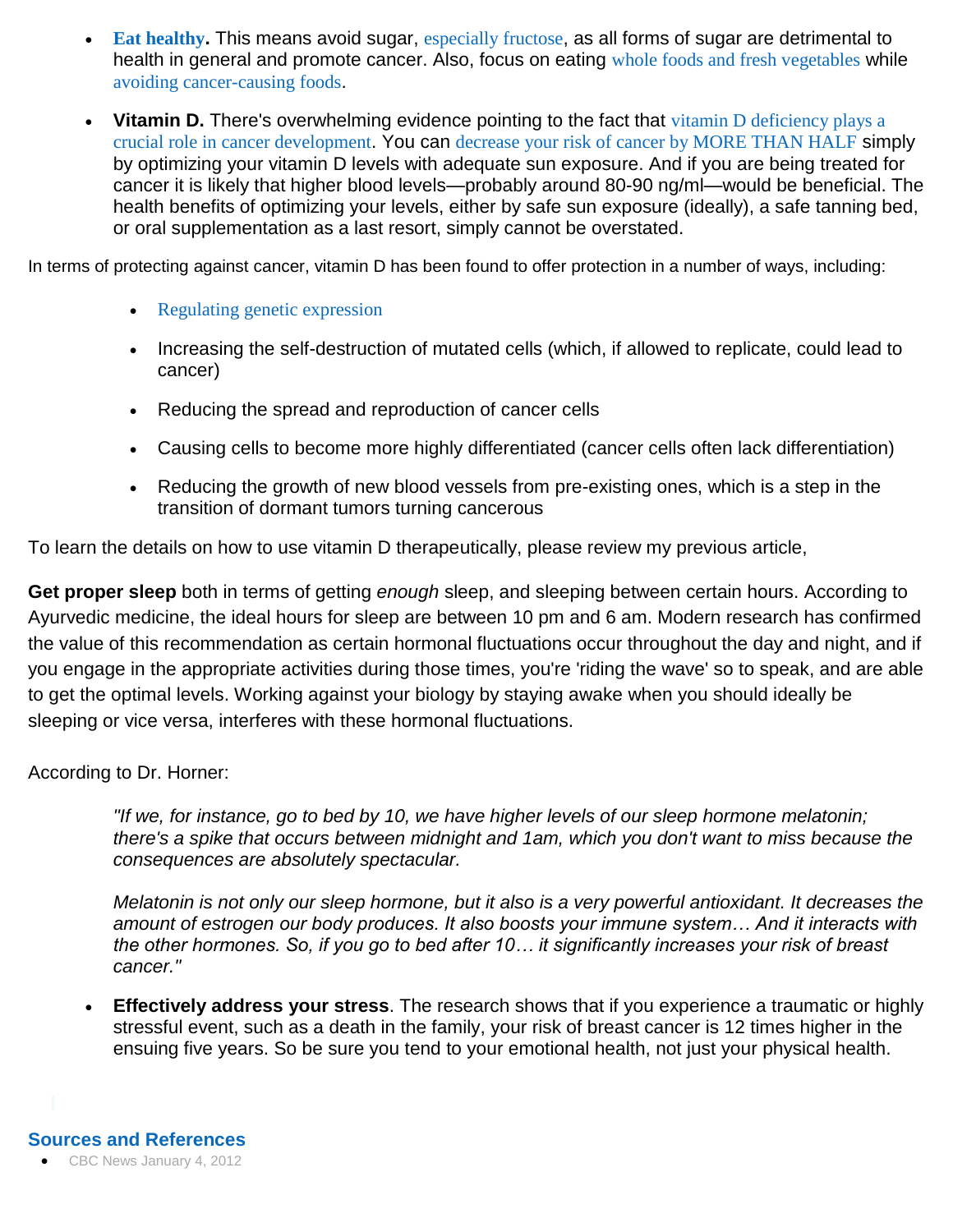## **One of the Worst Forms of Exercise There Is**

**January 25 2012 | By Dr. Mercola**

[A recent study](http://eurheartj.oxfordjournals.org/content/early/2011/12/05/eurheartj.ehr397.abstract) looked at the heart function of 40 elite long-term endurance athletes after four endurance races of varying lengths.

By measuring cardiac enzymes and taking ultrasounds, the researchers were able to measure the acute effects of extreme exercise on the heart.

They found that:

- Right ventricular (RV) function diminished after races
- Blood levels of cardiac enzymes (markers for heart injury) increased
- The longer the race, the greater the decrease in RV function
- 12 percent of the athletes had scar tissue in their heart muscle detected on MRI scans one week after the race

The authors of the study concluded that, "*intense exercise causes dysfunction of the RV, but not the LV.* 

*Although short-term recovery appears complete, chronic changes may remain in many of the most practiced athletes."*

[Dr. John Mandrola, M.D. writes](http://getbetterhealth.com/research-suggests-more-damaging-effects-of-endurance-exercise-on-the-heart/2011.12.18):

*"I'm not an alarmist, but [this study](http://eurheartj.oxfordjournals.org/content/early/2011/12/05/eurheartj.ehr397.abstract) scares me ... RV damage is not good.* 

*Diseases that affect the RV tend to cause electrical instability that may increase the risk of sudden death...* 

*Exercise remains the most effective and safest means to prevent and treat heart disease. The overwhelming majority exercise far too little. In fact, I believe the US suffers from severe exercise-deficiency. That said, however, accumulating data suggest–at least–the possibility of an upper limit of what the human heart can sustain."*

I agree. Although exercise reduces your cardiovascular risk by a factor of three, too much vigorous exercise, such as marathon running, actually increases your cardiac risk by seven, according to a study presented at the [Canadian Cardiovascular Congress 2010](http://www.livescience.com/10211-temporary-heart-damage-explain-marathon-deaths.html) in Montreal. This is a powerful lesson to anyone who engages in large amounts of cardio exercise, because as it turns out, excessive cardio may actually be counterproductive.

#### **The Marathon Myth**

The answer is to exercise correctly and appropriately, and making certain you have adequate recovery, which can be as important as the exercise itself. Part and parcel of a healthy exercise regimen is variety, but beyond that, there's now overwhelming evidence indicating that conventional cardio or long-distance running is one of the *worst* forms of exercise there is. Not only have other studies confirmed the disturbing findings above, but they've also concluded it's one of the *least efficient* forms of exercise.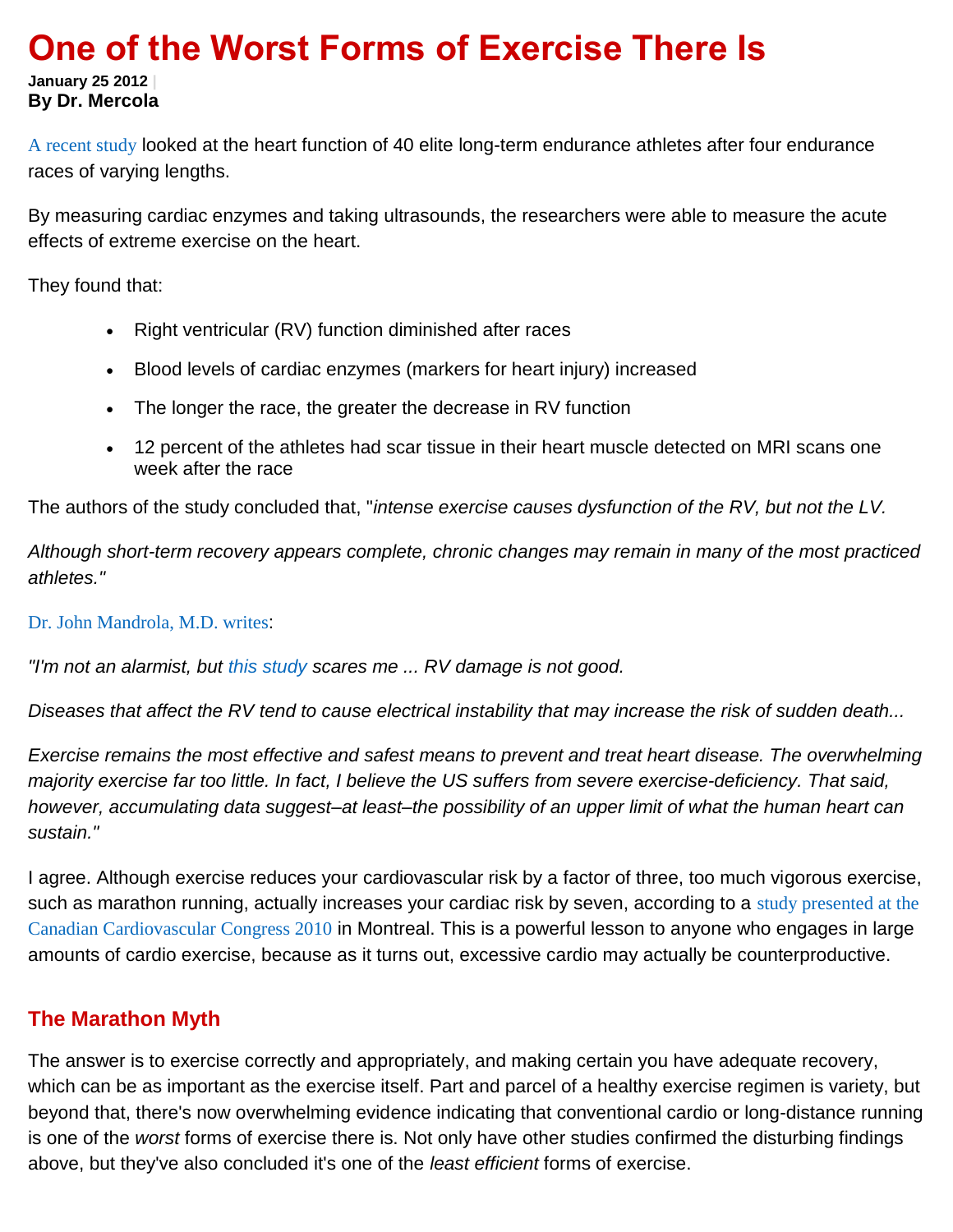New research supports the concept that you are not maximizing your efforts when you're running marathons. On the contrary, the evidence is stacking up against conventional cardio. Here are several additional studies confirming the health-harming effects of long-distance running:

- [A 2006 study](http://circ.ahajournals.org/content/114/22/2325.abstract) screened 60 non-elite participants of the 2004 and 2005 Boston Marathons, using echocardiography and serum biomarkers. Just like the featured study above, it too found decreased right ventricular systolic function in the runners, caused by an increase in inflammation and a decrease in blood flow.
- [Research by Dr. Arthur Siegel](http://www.ncbi.nlm.nih.gov/pubmed/11676965), director of Internal Medicine at Harvard's McLean Hospital, also found that long-distance running leads to high levels of inflammation that may trigger cardiac events.
- $\blacktriangleright$  A [2006 study](http://circ.ahajournals.org/cgi/content/abstract/114/22/2325) found that long-distance running leads to abnormalities in how blood is pumped into your heart.
- In a study published in the *[Journal of Applied Physiology](http://www.ncbi.nlm.nih.gov/pubmed/21330616)*., researchers recruited a group of extremely fit older men. All of them were members of the 100 Marathon club, meaning athletes who had completed a minimum of 100 marathons. Half of these lifelong athletes showed some heart muscle scarring as a result - specifically the men who had trained the longest and hardest.
- Recently [published in the journal](http://circ.ahajournals.org/cgi/content/short/123/1/13) *Circulation,* this animal study was designed to mimic the strenuous daily exercise load of serious marathoners over the course of 10 years. All the rats had normal, healthy hearts at the outset of the study, but by the end most of them had developed "diffuse scarring and some structural changes, similar to the changes seen in the human endurance athletes."

#### **Research Now Shows You Can Gain Greater Benefits in Less Time**

Clearly, when it comes to exercise, more is *not* always better. As I've learned in more recent years, the opposite is oftentimes true. Granted, this warning does not apply to the vast majority of people reading this, as most people are not exercising nearly enough. But it's still important to understand that not only is it possible to over-exercise, but focusing on the wrong type of exercise to the exclusion of other important areas can actually do you more harm than good. Even if you don't end up dying from sudden cardiac death during a race, years of marathon running can take a toll on your ability to achieve optimal health.

Research emerging over the past several years has given us a deeper understanding of what your body requires in terms of exercise, and many of our past notions have simply been incorrect.

For example, there's compelling evidence showing that high-intensity interval training, which requires but a fraction of the time compared to conventional cardio, is FAR more efficient, and more effective. You can literally reap *greater* rewards in *less time*. The same can be said for the super-slow form of weight training, which mirrors many of the health benefits of high-intensity interval training. Research published in the journal [Progress in Cardiovascular Diseases](http://thepaleodiet.com/published-research) recently concluded that the *best* fitness regimen is one that mimics the [movements of our hunter-gatherer ancestors](http://fitness.mercola.com/sites/fitness/archive/2011/06/09/move-like-a-huntergatherer-live-longer.aspx), which included short bursts of high-intensity activities, but *not* longdistance running.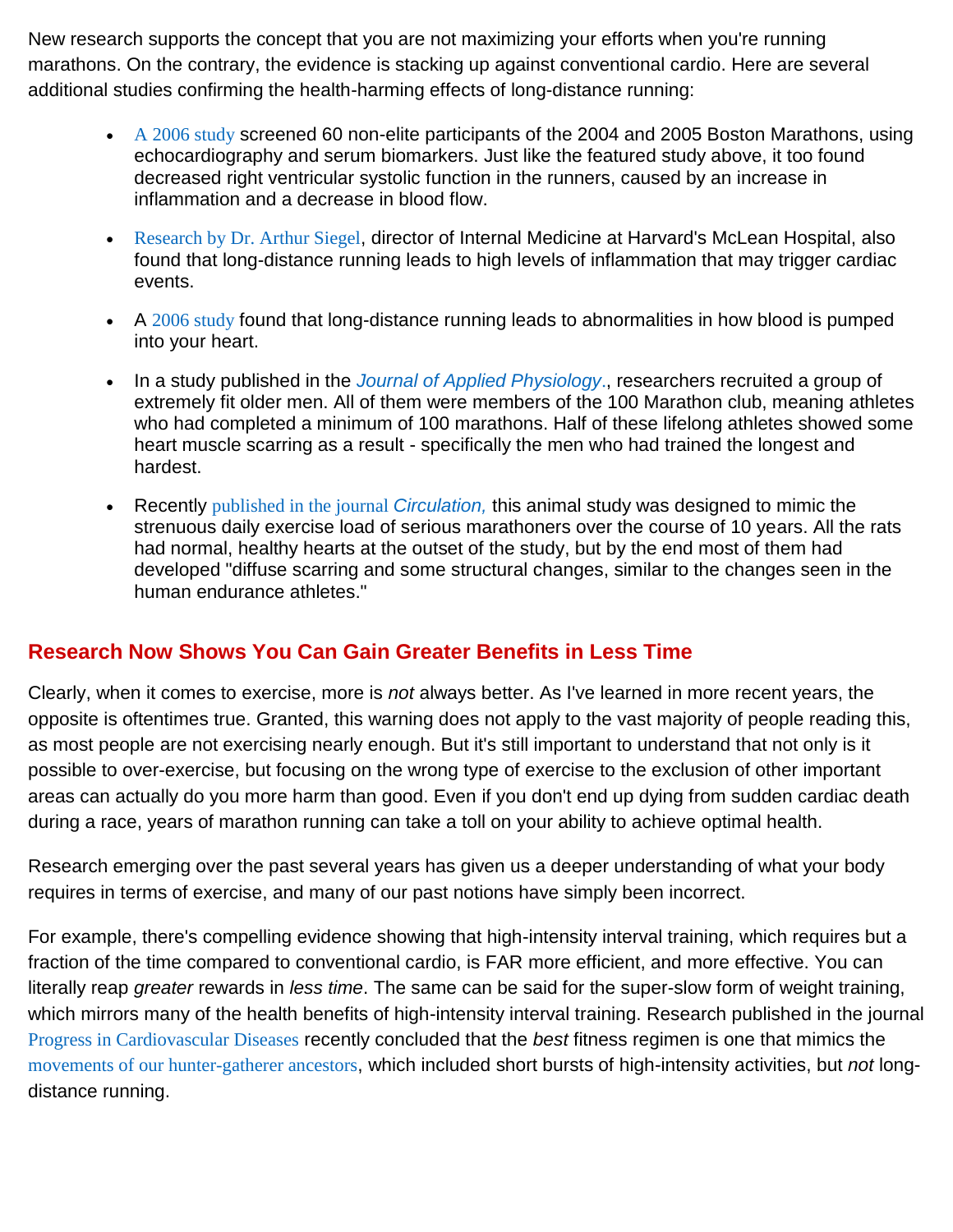#### **Interval Training - A Much Better Cardio Workout**

According to fitness expert Phil Campbell and author of *[Ready Set Go](http://www.readysetgofitness.com/01_af.shtml)***,** getting cardiovascular benefits requires working all your muscle fibers (you have three different types) and their associated energy systems. Curiously enough, this *cannot be achieved* with traditional cardio… Your heart has two different metabolic processes:

- 1. The aerobic, which require oxygen for fuel, and
- 2. The anaerobic, which do not require any oxygen

Traditional strength training and cardio exercises work primarily the aerobic process. [High-intensity interval](http://fitness.mercola.com/sites/fitness/archive/2010/06/26/10-minutes-of-exercise-yields-hourlong-effects.aspx)  [training, such as Peak Fitness](http://fitness.mercola.com/sites/fitness/archive/2010/06/26/10-minutes-of-exercise-yields-hourlong-effects.aspx), on the other hand, work your aerobic AND your anaerobic processes, which is what you need for optimal cardiovascular benefit. According to Campbell:

*"Most exercise programs today are built based upon a very incomplete picture of the physiology of your*  body. For example, long slow cardio, "calories in, calories out," would be a perfect way to look at the body if *it were all slow-twitch fiber … [but] there are three muscle fiber types: slow, fast and super-fast … both those types of fast-twitch fibers are essentially 50 percent of your muscle fibers that don't get recruited until you add a velocity of movement."*

If you don't actively engage and strengthen all three muscle fiber types and energy systems, then you're not going to work both processes of your heart muscle. Many mistakenly believe that cardio works out your heart muscle, but what you're really working is your slow twitch muscle fibers. You're not effectively engaging the anaerobic process of your heart.

Fortunately, Peak Fitness type exercises do address these fibers and metabolic systems. As an added boon, when you perform Peak Fitness exercises properly, you will also increase your human growth hormone (HGH), which increases your muscle growth and effectively burns excessive fat. HGH also plays an important part in promoting your overall health and longevity.

In the case of Peak Fitness exercises, *less truly is more*, as you can get all the benefits you need in just a 20-minute session performed twice a week. In fact, you should *not* do Peak Fitness exercises more than three times a week. If you do, you may actually do more harm than good - similar to running marathons. Because while your body needs regular amounts of stress like exercise to stay healthy, it also needs ample recuperation, and if you give it more than you can handle your health will actually begin to deteriorate. So it is really crucial to listen to your body and integrate the feedback into your exercise intensity and frequency.

When you work out, it is wise to push as hard as you possibly can a few times a week, but you need to wisely gauge your body's tolerance to this stress, and give your body time to recuperate.

## **Super-Slow Resistance Training**

While I've been recommending high-intensity anaerobic training (Sprint 8) using an elliptical machine or a recumbent bike, Dr. McGuff is a proponent of high-intensity interval training using *weights*. [In a recent](http://fitness.mercola.com/sites/fitness/archive/2012/01/06/dr-doug-mcguff-on-exercise.aspx)  [interview](http://fitness.mercola.com/sites/fitness/archive/2012/01/06/dr-doug-mcguff-on-exercise.aspx), he discussed both high-intensity anaerobic-type training, and high-intensity super-slow weight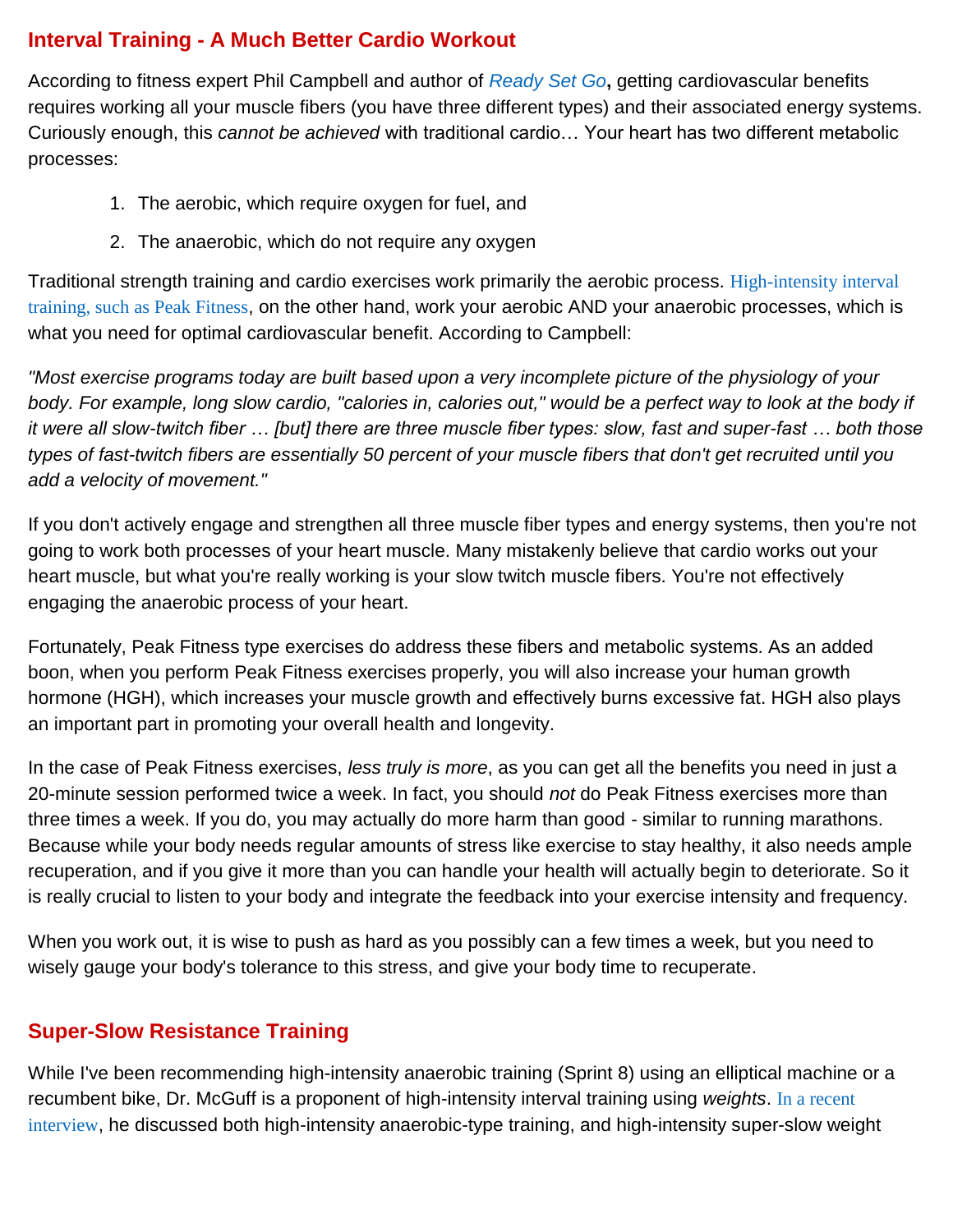training, which can achieve many of the same results using weights instead of a recumbent bike or elliptical. We also discussed the importance of recuperation.

I've been recommending doing Peak Fitness exercises three times a week, but after doing that myself for about a year, I gradually felt that the frequency was too much for me. I just felt too fatigued between sessions. Dr. McGuff's interview convinced me to make some changes to my routine, so I'm currently in an experimental phase. While I'm still doing Peak Fitness two to three times a week, I reduced the intensity by about five percent. I'm also incorporating McGuff's Super Slow strength training.

He believes you only need *12 minutes* of Super Slow type strength training *once a week* to achieve the same growth hormone production as you would with Peak Fitness! Intensity is key, and, according to Dr. McGuff, when the intensity is really high, the frequency may need to be reduced in order for it to be really productive.

#### **How to Perform Super-Slow Weight Lifting**

By aggressively working your muscle to fatigue, you're stimulating the muscular adaptation that will improve the metabolic capability of the muscle and cause it to grow. McGuff recommends using four or five basic compound movements for your exercise set. These exercises can be done using either free weights or machines. The benefit of using a quality machine is that it will allow you to focus your mind on the effort, as opposed on the movement.

Dr. McGuff recommends the following five movements:

- 1. Pull-down (or alternatively chin-up)
- 2. Chest press
- 3. Compound row (A pulling motion in the horizontal plane)
- 4. Overhead press
- 5. Leg press

Here's a summary of how to perform each exercise:

- 1. Begin by lifting the weight *as slowly and gradually as you can*. The first inch should take about two seconds. Since you're depriving yourself of all the momentum of snatching the weight upward, it will be very difficult to complete the full movement in less than 7-10 seconds. (When pushing, stop about 10 to 15 degrees before your limb is fully straightened; smoothly reverse direction)
- 2. *Slowly* lower the weight back down

Repeat until exhaustion. (Once you reach exhaustion, don't try to heave or jerk the weight to get one last repetition in. Instead, just keep trying to produce the movement, even if it's not 'going' anywhere, for another five seconds or so. If you're using the appropriate amount of weight or resistance, you'll be able to perform four to eight repetitions)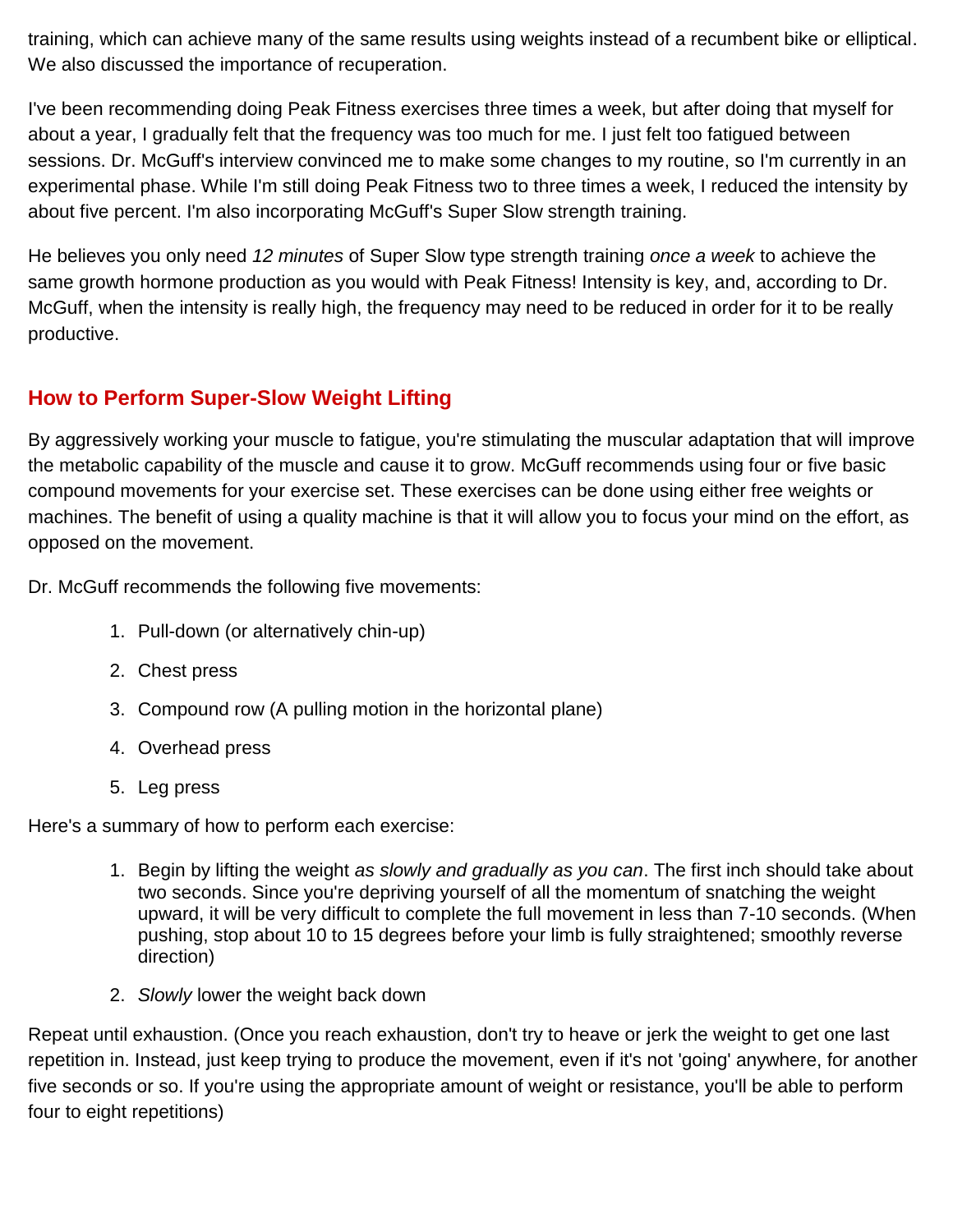Immediately switch to the next exercise for the next target muscle group, and repeat the first three steps. When done in this fashion, your workout will take no more than 12 or 15 minutes. For more information about Super-Slow resistance training, please see [my interview with Dr. McGuff](http://fitness.mercola.com/sites/fitness/archive/2012/01/06/dr-doug-mcguff-on-exercise.aspx).

#### **Final Thoughts**

The take-home message here is that one of the best forms of exercise to *protect* your heart is [short bursts of](http://articles.mercola.com/sites/articles/archive/2007/07/20/want-to-burn-more-fat-during-exercise-take-a-break.aspx?PageIndex=2)  [exertion, followed by periods of rest](http://articles.mercola.com/sites/articles/archive/2007/07/20/want-to-burn-more-fat-during-exercise-take-a-break.aspx?PageIndex=2). You can do this Sprint 8-style using an elliptical machine or recumbent bike, or you can do it using McGuff's Super-Slow resistance training strategy. Ideally, you'll want to do a little bit of both.

By exercising in short bursts, followed by periods of recovery, you recreate exactly what your body needs for optimum health. [Heart attacks](http://articles.mercola.com/sites/articles/archive/2007/07/20/heart-attack-triggers-you-should-know.aspx) don't happen because your heart lacks endurance. They happen during times of stress, when your heart needs more energy and pumping capacity, but doesn't have it. So rather than stressing your heart with excessively long periods of cardio, give interval training a try.

Most importantly, during any type of exercise as long as you listen to your body you shouldn't run into the problem of exerting yourself excessively. And, with interval training, even if you are out of shape you simply will be unable to train very hard, as lactic acid will quickly build up in your muscles and prevent you from stressing your heart too much.

#### **Sources and References**

- [Better Health December 18, 2011](http://getbetterhealth.com/research-suggests-more-damaging-effects-of-endurance-exercise-on-the-heart/2011.12.18)
- [European Heart Journal December 6, 2011 \[Epub ahead of print\]](http://eurheartj.oxfordjournals.org/content/early/2011/12/05/eurheartj.ehr397.abstract)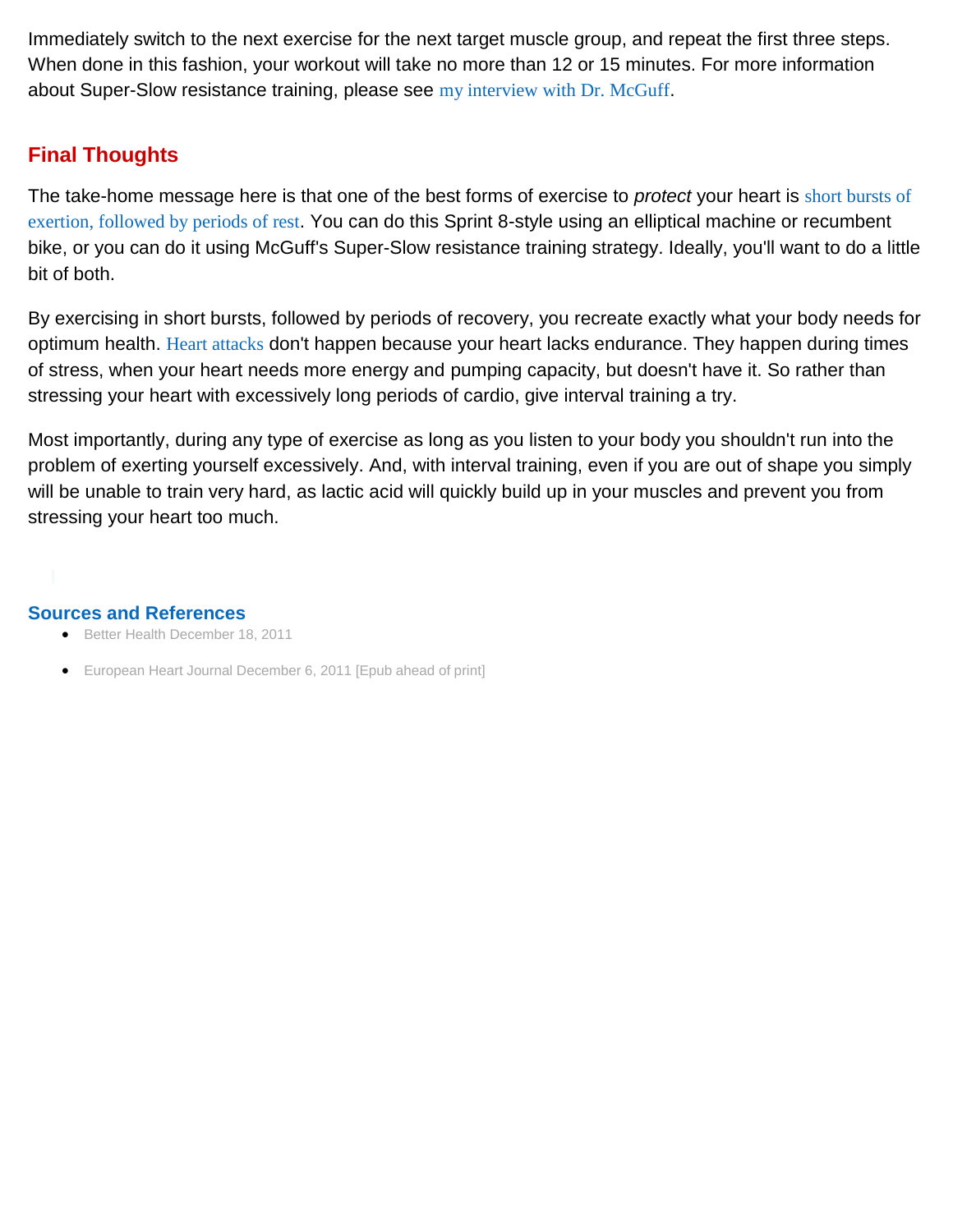## **5 Diet Mistakes That Prevent Workout Results**

#### **August 05 2011 |**

Sports nutritionist Cynthia Sass, writing for *Shape*, lists five diet mistakes that could interfere with getting the most out of your training time:

- 1. **Drinking a Protein Shake Before a Workout:** Protein is digested more slowly than carbs, so too much pre-workout can give you stomach cramps. Have them afterward instead.
- 2.**Exercising on an Empty Stomach:** This forces your body to break down its own muscle mass and convert it into blood sugar.
- 3. **Overusing Energy Bars:** Too many of these and you might "eat back" the calories you burned exercising.
- 4. **Not Eating Enough "Good" Fat:** The right kinds of fats are needed for your cells to heal and repair post workout.
- 5. **Buying Into the Afterburn Myth:** You will indeed burn more calories in the hours after a workout but for most it amounts to just 50 additional calories burned, not enough for a calorie splurge.

Interestingly, research has also found that exercise-related alterations to gut hormone signals could contribute to the overall effects of exercise and help manage body weight.

Exercise is already known to increase sensitivity to leptin, a hormone released from fat cells that inhibits food intake. A new study also looked at gut hormones that are released before and after a meal to initiate and terminate food intake.

According to Science Daily:

*"The authors measured gut hormone release after a palatable tasty meal before and after rats exercised in running wheels. In rats with a lot of running wheel experience, consuming a tasty meal led to increased blood levels of an inhibitory feeding hormone, amylin. After the meal, the same rats showed a more rapid rebound of a stimulatory feeding hormone, ghrelin."*

#### **Dr. Mercola's Comments:**

You're probably well aware that the food you eat has an immense impact on your health, but did you know that it also impacts how much benefit you get out of your workouts? What you eat can either *add to* or *take away from* your exercise benefits, and if you're devoting the time to workout, you want to know how to harness your meals to support your efforts, not detract from them.

I do agree with some of the tips sports nutritionist Cynthia Sass included in the *Shape* article above, namely that you need to include healthy fats in your diet and avoid eating too many energy bars. But there is a major food disaster that was not included in this list, which I'll detail below, and I also disagree with her assertion that you should not exercise on an empty stomach, as this, in fact, may be a [key to keep your body biologically](http://articles.mercola.com/sites/articles/archive/2011/06/19/innovative-revolutionary-program-to-keep-your-body-biologically-young.aspx) [young](http://articles.mercola.com/sites/articles/archive/2011/06/19/innovative-revolutionary-program-to-keep-your-body-biologically-young.aspx).

#### **Why Exercising on an Empty Stomach May be Key**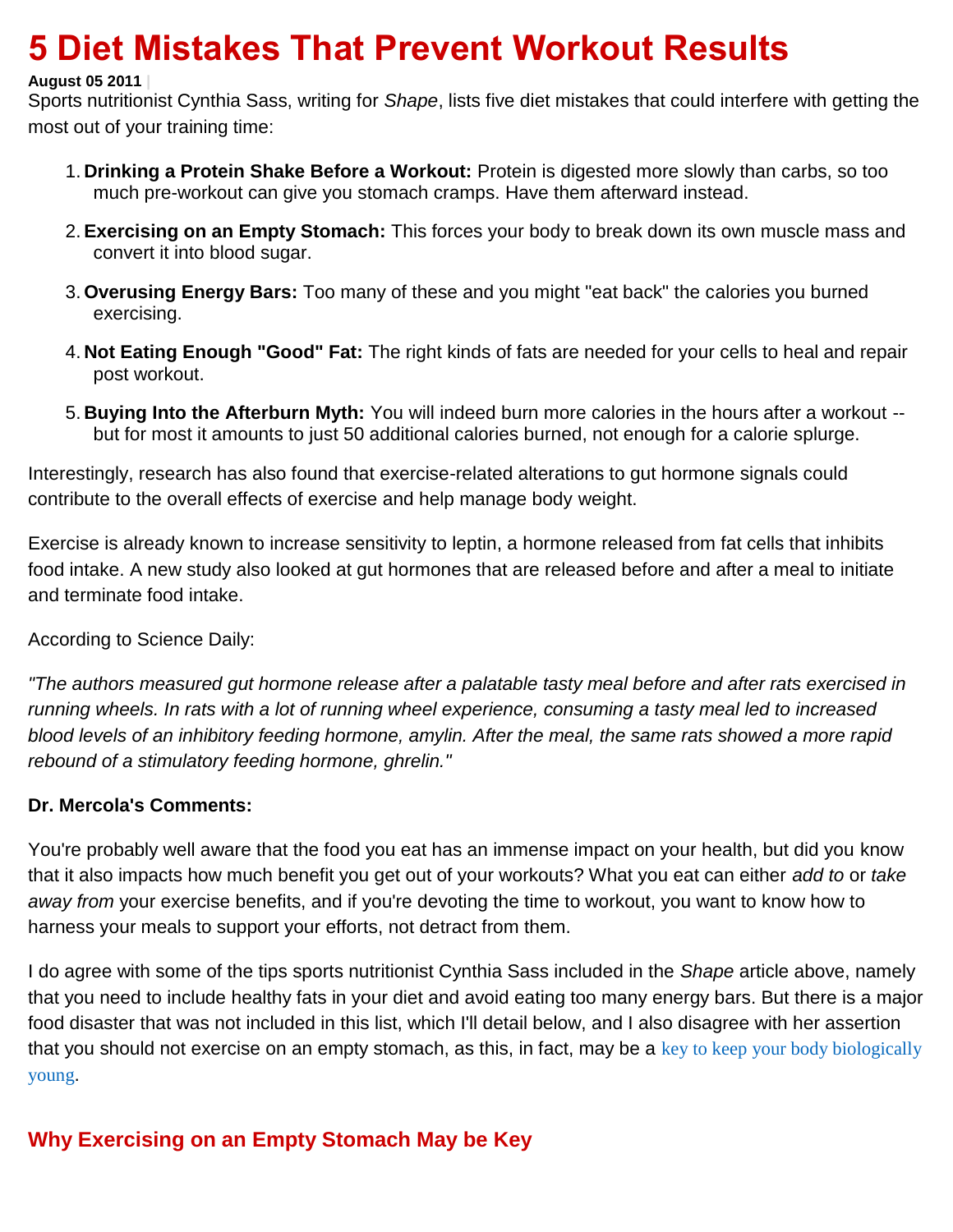There is plentiful research showing that exercising first thing in the morning may give you added benefits - even [counteracting poor diet and](http://www.ncbi.nlm.nih.gov/pubmed/20837645) helping with weight loss. One reason for this is likely because when you exercise first thing, it means you're exercising on an empty stomach.

One of the explanations for how exercising on an empty stomach can prevent weight gain and insulin resistance despite overindulgence is that your body's fat burning processes are controlled by your sympathetic nervous system (SNS), and your SNS is activated by exercise and lack of food.

The combination of fasting and exercising maximizes the impact of cellular factors and catalysts (cyclic AMP and AMP Kinases), which force the breakdown of fat and glycogen for energy. This is why training on an empty stomach will effectively force your body to burn fat.

Alternatively, you can try [intermittent fasting](http://articles.mercola.com/sites/articles/archive/2011/06/19/innovative-revolutionary-program-to-keep-your-body-biologically-young.aspx), which can help you build younger brain and muscle tissue. This calls for you to exercise in late morning or early afternoon and remain fasting (or eating only light raw foods, vegetable juice and/or whey protein or eggs) all day until 30 minutes *after* your workout. You can include 20 grams of a *fast-assimilating* protein like a high-quality whey protein concentrate 30 minutes before if you want.

Simply put, exercise and fasting yield acute oxidative stress, which keeps your muscles' mitochondria, neuro-motors and fibers intact. You may have heard of oxidative stress before in a negative light, and when it is *chronic* it can lead to disease.

But *acute* oxidative stress, such as occurs due to short intense exercise or periodic fasting, actually benefits your muscle. In fact, as [fitness expert Ori Hofmekler shares](http://articles.mercola.com/sites/articles/archive/2011/06/19/innovative-revolutionary-program-to-keep-your-body-biologically-young.aspx):

*"… it's essential for keeping your muscle machinery tuned. Technically, acute oxidative stress makes your muscle increasingly resilient to oxidative stress; it stimulates glutathione and SOD production in your mitochondria along with increased muscular capacity to utilize energy, generate force and resist fatigue.*

*Hence, exercise and fasting help counteract all the main determinants of muscle aging. But there is something else about exercise and fasting. When combined, they trigger a mechanism that recycles and rejuvenates your brain and muscle tissues.*

*Growing evidence indicates that fasting and exercise trigger genes and growth factors, which recycle and rejuvenate your brain and muscle tissues. These growth factors include brain derived neurotropic factor (BDNF) and muscle regulatory factors (MRFs); they signal brain stem cells and muscle satellite cells to convert into new neurons and new muscle cells respectively. Incredibly, BDNF also expresses itself in the neuro-muscular system where it protects neuro-motors from degradation. This means that exercise while fasting signals your body to keep your brain, neuro-motors and muscle fibers biologically young."*

#### **If You Can't Exercise on an Empty Stomach …**

A number of individual factors can play a role in whether or not fasting before exercise is right for you, such as your age, when you last ate, whether or not you're pregnant, taking medications, your medical history, level of fitness, and the type of workout you engage in. For example, some people feel weak or nauseous while exercising on an empty stomach, and in this case a small meal before exercising may be appropriate.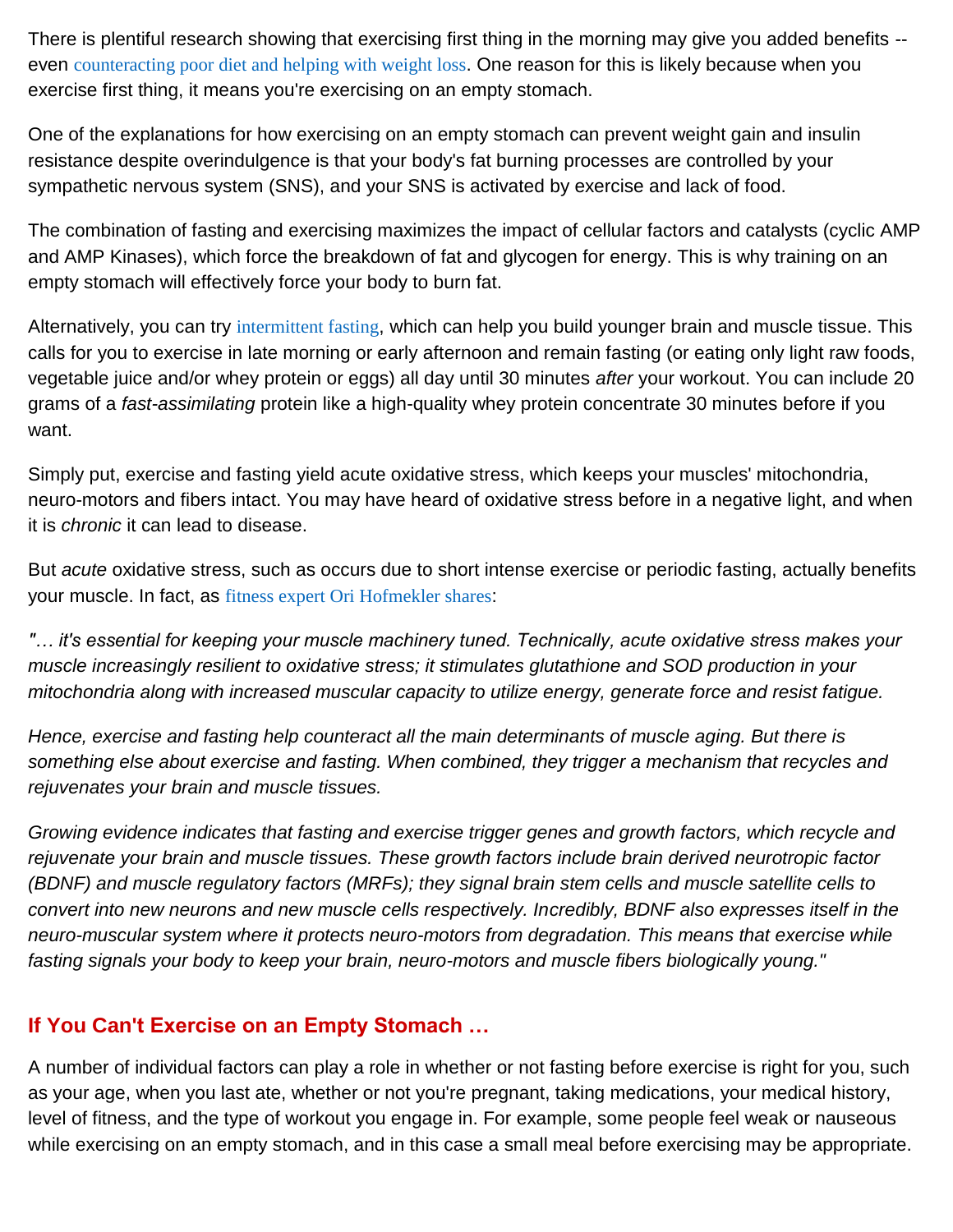The type of food you choose for that meal is incredibly important, and a muffin or bagel simply won't do. Your body needs a high-quality, fast-assimilating protein.

A recent study published in the journal [Medicine and Science in Sports & Exercise](http://journals.lww.com/acsm-msse/Abstract/2010/05000/Timing_Protein_Intake_Increases_Energy_Expenditure.21.aspx) demonstrated that consuming whey protein (20g protein / serving) 30 minutes before resistance training boosts your body's metabolism for as much as 24 hours after your workout.

It appears as though the amino acids found in high-quality whey protein activate certain cellular mechanisms (mTORC-1), which in turn promote muscle protein synthesis, boost thyroid, and also protect against declining testosterone levels after exercise.

In practical terms, consuming 20 grams of whey protein before exercise and another serving afterward will most likely yield the double benefit of increasing both fat burning and muscle build-up at the same time. Again, not everyone will need to eat something prior to exercise, but if you do, a high-quality whey protein is one of your best bets. It'll curb your hunger while still optimizing fat burning.

#### **What You Eat After Your Workout is Also Incredibly Important**

If you decide to give intermittent fasting a try (and even if you don't), what you eat after your workout is crucial to stop the catabolic process in your muscle and shift the recycling process toward repair and growth. If you fail to feed your muscle at the right time after exercise, the catabolic process will go too far and can potentially damage your muscle.

So you MUST EAT within 30 minutes after your workout, and your meal should include fast-assimilating proteins, such as high-quality whey protein. Personally, I tailor my post-workout meals depending on the type of exercise I've done that day. My favorite post Sprint 8 meal is a Pure Power protein shake without anything added as that would tend to impair the absorption of the fast-assimilating whey proteins.

## **What Food to Avoid Before, During and After Exercise**

To maximize the benefits of exercise, including the weight loss benefits, you'll want to *avoid* energy drinks, sports drinks, most energy bars and even "healthy" drinks like vitamin water. These and virtually all other processed foods and beverages contain sugar, including [fructose](http://articles.mercola.com/sites/articles/archive/2010/01/02/highfructose-corn-syrup-alters-human-metabolism.aspx), which will sabotage your exercise benefits.

Fructose tricks your body into gaining weight by fooling your metabolism, as it turns off your body's appetitecontrol system. Fructose does not appropriately stimulate insulin, which in turn does not suppress ghrelin (the "hunger hormone") and doesn't stimulate leptin (the "satiety hormone"), which together result in your eating more and developing insulin resistance.

Fructose also rapidly leads to weight gain and abdominal obesity ("beer belly"), decreased HDL, increased LDL, elevated triglycerides, elevated blood sugar, and high blood pressure -- i.e., classic metabolic syndrome.

Further, you may be aware that one of my top recommended forms of exercise are high-intensity exercises like the Sprint 8 program. [Sprint 8 exercises](http://fitness.mercola.com/sites/fitness/archive/2010/11/13/phil-campbell-on-peak-8-exercises.aspx) boost your body's natural production of human growth hormone [\(HGH\)](http://fitness.mercola.com/sites/fitness/archive/2010/12/24/a-fountain-of-youth-in-your-muscles.aspx), which is a vital hormone that is key for physical strength, health and longevity.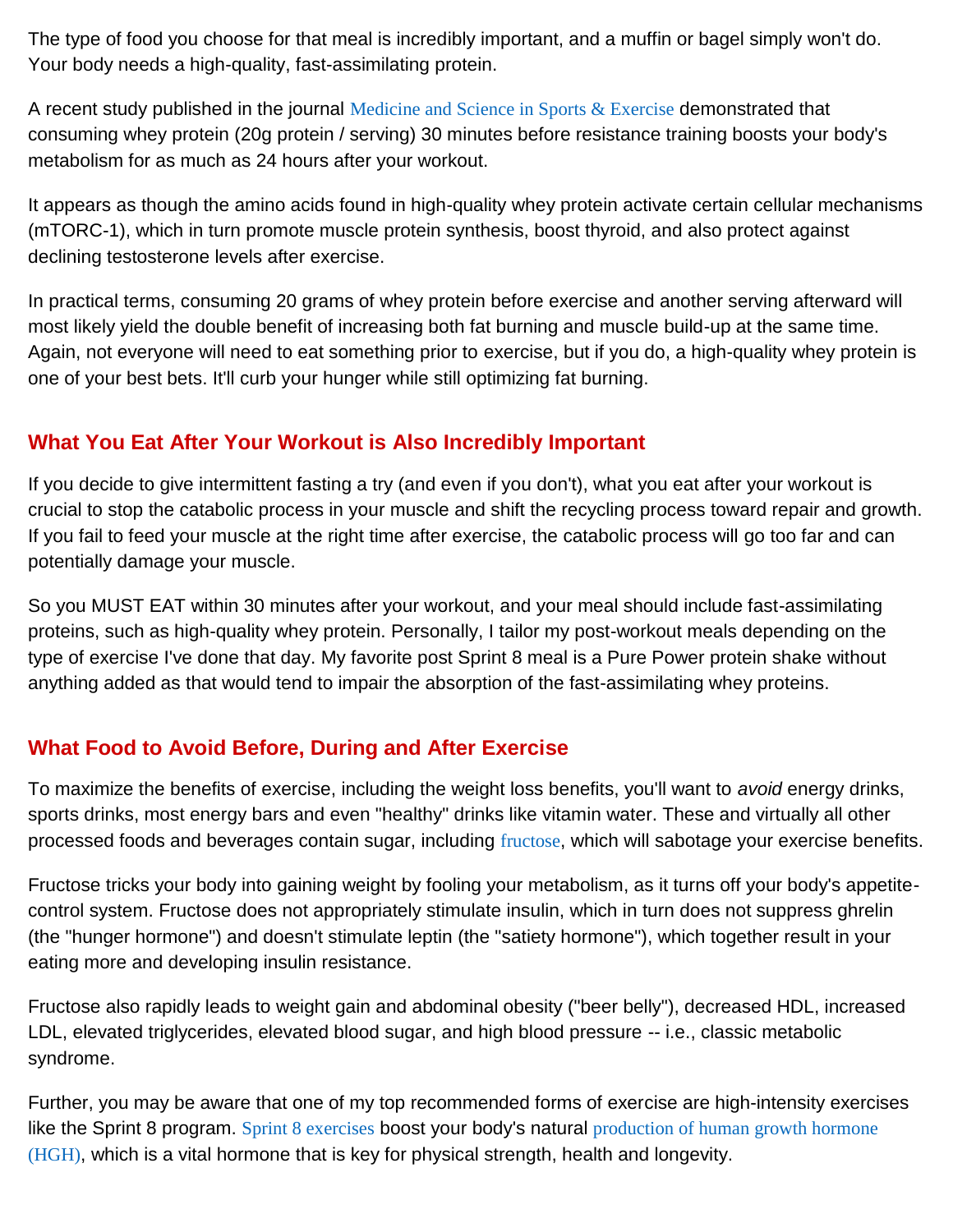However, as [HGH Magazine explains](http://www.hghmagazine.com/2-habits-that-immediately-stop-your-natural-hgh-production/), consuming fructose, including that from fruit juices, within two hours of your workout will [decimate your natural HGH production](http://fitness.mercola.com/sites/fitness/archive/2010/07/27/the-growing-promise-of-shorter-more-intense-strength-training-workouts.aspx):

*"A high sugar meal after working out, or even a recovery drink (containing high sugar) after working out, will stop the benefits of exercise induced HGH. You can work out for hours, then eat a high sugar candy bar or have a high sugar energy drink, and this will shut down the synergistic benefits of HGH."*

The reason why restricting sugar and fructose after exercise works is that they will prevent the production of the hormone somatostatin, one of the primary purposes of which is to inhibit the production of human growth hormone.

#### **How Exercise Influences Your Meal Hormones**

While we're on the topic of food and exercise, an interesting new study, presented at the 2011 meeting of the Society for the Study of Ingestive Behavior (SSIB), revealed one way that exercise may help control your body weight by altering the hormones released by your gut after a meal.

In rats that exercised, increased levels of an inhibitory feeding hormone, amylin, were released when a meal was eaten, and a more rapid rebound of ghrelin occurred after the meal. Further, exercised rats treated with a gut hormone called CCK, which limits meal size, decreased their food intake more so than sedentary rats.

As one of the study's authors told [Science Daily](http://www.sciencedaily.com/releases/2011/07/110712094048.htm):

*"Our new results indicate that the beneficial effects of exercise to control body weight might occur by altering the way in which meals release gut hormones that regulate food intake, and also by changing the sensitivity of individuals to these gut hormone signals."*

Exercise is already known to increase sensitivity to leptin, the "satiety hormone" involved in appetite regulation, providing even more reason to make physical activity a regular part of your life.

## **Two More Important Tips to Optimize Your Workout Results**

While exercise is important and crucial for weight loss, about 80 percent of your ability to achieve an ideal body weight will be related to your food choices. So if you've been exercising for some time and are still not losing weight or achieving results, make sure you are:

- 1.Engaging in [high-intensity exercises like my Sprint 8 exercises](http://fitness.mercola.com/sites/fitness/archive/2010/11/13/phil-campbell-on-peak-8-exercises.aspx), which engage a certain group of muscle fibers that you cannot engage through aerobic cardio. Engaging these muscle fibers causes a cascade of positive health benefits, including improved fat burning.
- 2. Following the [dietary advice available in my comprehensive nutrition plan](http://www.mercola.com/nutritionplan/index.htm). I am confident that if you adhere to the recommendations in this plan, you will be able to optimize your weight and your exercise results.

#### **Sources and References**

- [Shape](http://www.shape.com/healthy-eating/5-diet-mistakes-that-prevent-workout-results)
- [Science Daily July 12, 2011](http://www.sciencedaily.com/releases/2011/07/110712094048.htm)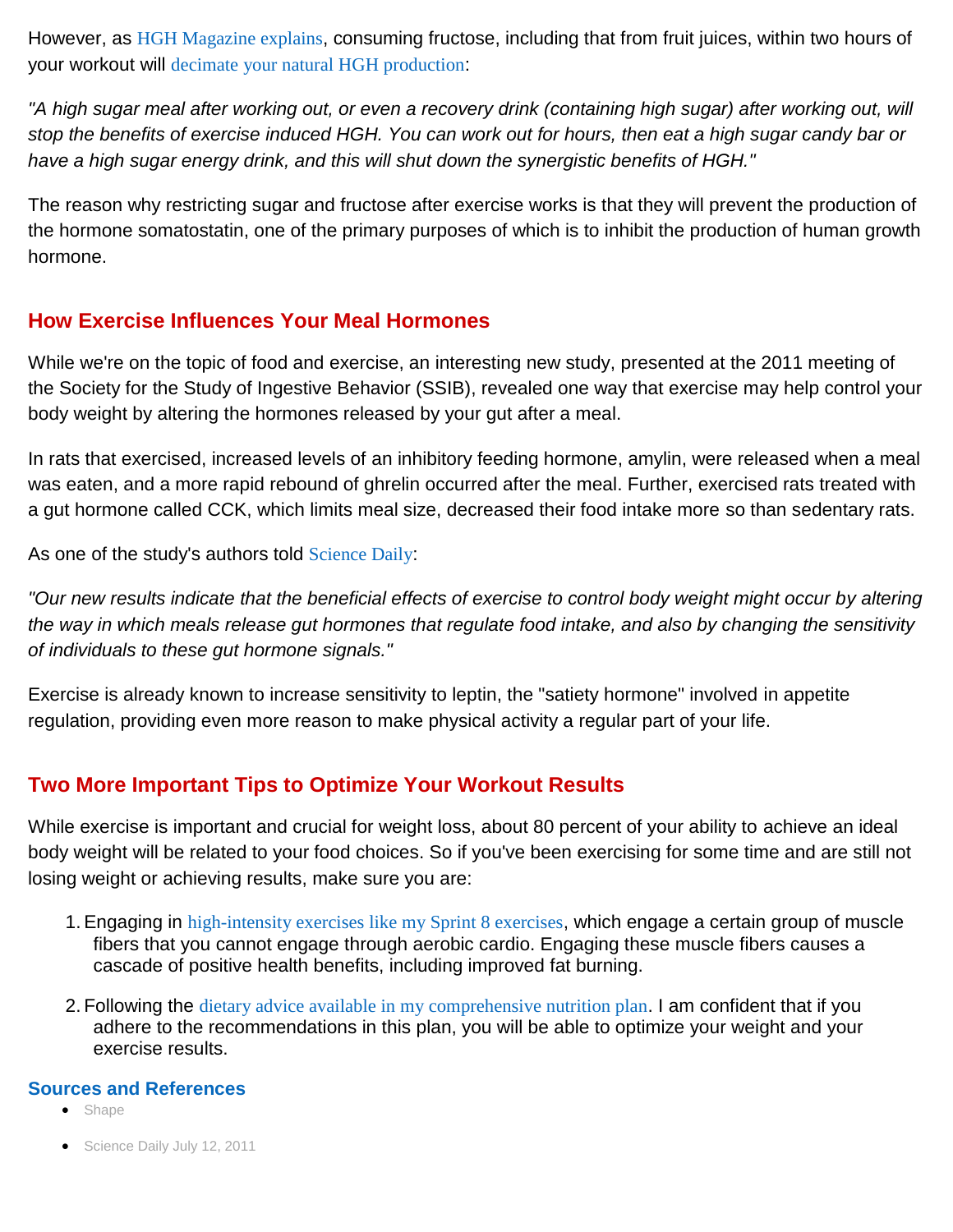# **Fail to do This AFTER a Workout and Your Whole Effort is Wasted**

**May 13 2011 |**

#### **By Jeff Spencer, MA, DC**

I was talking with an acquaintance the other day and he remarked to me that ever since he started his new high intensity fitness program a couple of months ago he's been on this incredibly unpredictable and intense good and bad workout roller coaster that's driving him crazy. Some days he's sore, others not, then he'll have a King Kong workout day and do no wrong feeling like his "old self," and, then, the next day for no apparent reason be weak and unresponsive as if he's never worked out.

#### Sound familiar?

If there's ever a conversation I've had a zillion times in the fitness world it's about the good day/bad day fitness roller coaster. The origin of the fitness roller coaster is almost universally rooted in too much workout intensity too often.

#### **The Epic Battle Between Mind and Body**

Too much intensity too frequently is most often the product of the mind's false belief that more is better, and if the workout isn't felt it's not doing any good to improve fitness.

The mind is not always our friend in fitness matters and can do a pretty darn good job of making us think that more effort is better and working out harder more often will produce the best fitness gains in the shortest time.

This sounds completely reasonable and rational, the only problem being it has no basis in reality as your body isn't physically set up to perform hard day in and day out without sufficient recovery, and when pushed to do so it starts roller coastering to keep up with the demand as it begins to break down.

Finding the balance between too little, too much and just the right amount of training intensity is a challenge and it is the purpose of this article.

Even at the highest level of sport in the professional ranks there's an epidemic of misinformation and myth about how hard to workout to get the best results in the least time.

#### **The Reality**

It's well known in the world of peak performance that those that adopt the "more is better motto" are the ones that fail to progress, are frustrated at their inability to consistently perform at their best and most often have an endless string of nagging low-grade micro-injuries that follow them around day after day, endlessly that zapping their mental, emotional and physical strength.

What's so difficult about this for me is that a vast majority of these challenges are completely preventable by shifting the emphasis from "more is better" to balancing effort and recovery.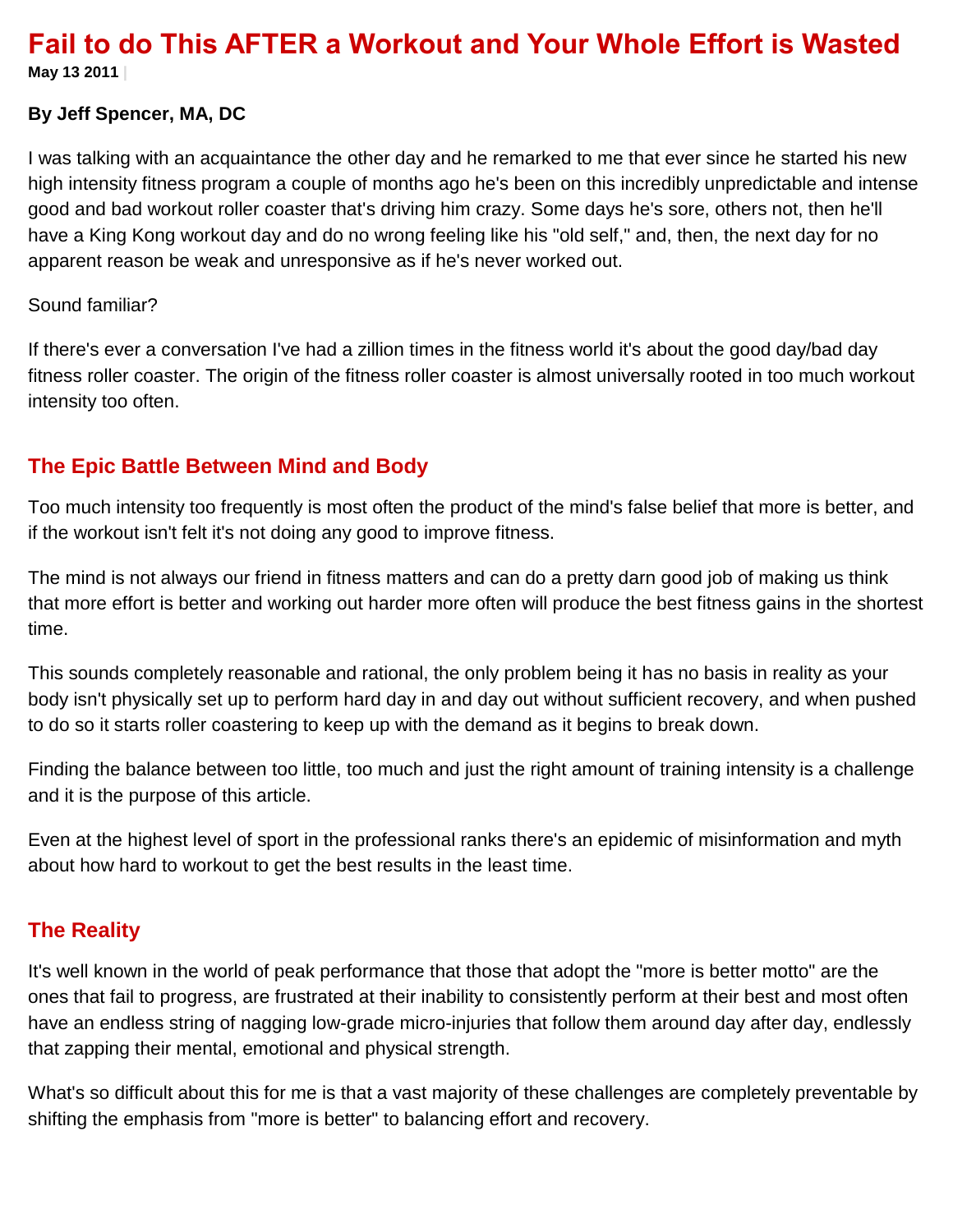#### **How Your Body Gains Fitness**

As a graduate student at USC I had the honor of having Dr. Gene Logan as the chair of my masters degree thesis. Dr. Logan was a fabulous man, mentor and also co-developer of the SAID Principle.

The SAID principle stands for Specific Adaptation to Imposed Demands (SAID).

In fitness terms this means that to increase fitness in a specific area of the body, that area must be strained by specific exercises that stimulate the area to build itself back up to a higher level of fitness after the workout is completed. For example, if I want a bigger bicep I have to strain my bicep by doing bicep curls that stimulate the bicep to grow bigger. No strain, no change.

The important take home with the SAID Principle is that the body will adapt up specifically to the demand (training stress) placed on it. If you want a bigger bicep then do bicep curls, not triceps press downs. Specificity is the name of the game. How you exercise is what you'll develop.

In summary, it's during exercise that the muscle is physically stressed and "torn down", which prompts the body's natural recovery and repair mechanism to rebuild the exercised muscle back to a higher level of function and appearance.

## **The Key to Better Fitness is Full Recovery**

No amount of training will reap beneficial long-term fitness gains unless the training is properly balanced with adequate recovery time allowing the body to rebuild itself back to its full functional level.

## **Achieving Ideal Weekly Workout "Total Training Load"**

To achieve the most beneficial effects from your workouts in the shortest time it's essential to understand the concept of total load. Total Training Load refers to the total amount of training "strain" on the body over time. For example, one single super-hard workout can strain the body as much as several moderate intensity workouts done back to back can.

The Total Training Load can be increased by increasing the number of exercise repetitions, resistance, length of workout sets and by increasing the speed of repetitions and, also, by shortening the rest interval between exercise sets. If the Total Training Load is in excess too long, the body breaks down, and illness, over-training, burnout, and injury occur.

#### **Your Body Can't Discriminate Between Stresses**

The key to remember in the Total Training Load concept is that the body doesn't look at separate strains as distinct entities but rather as a single total load made up of all the stresses and strains it's exposed to day in and day out. For example, the strain of a hard workout, spending a hour in traffic, staying up late, or traveling between time zones are different stresses that the body looks at as all part of one giant stress on itself.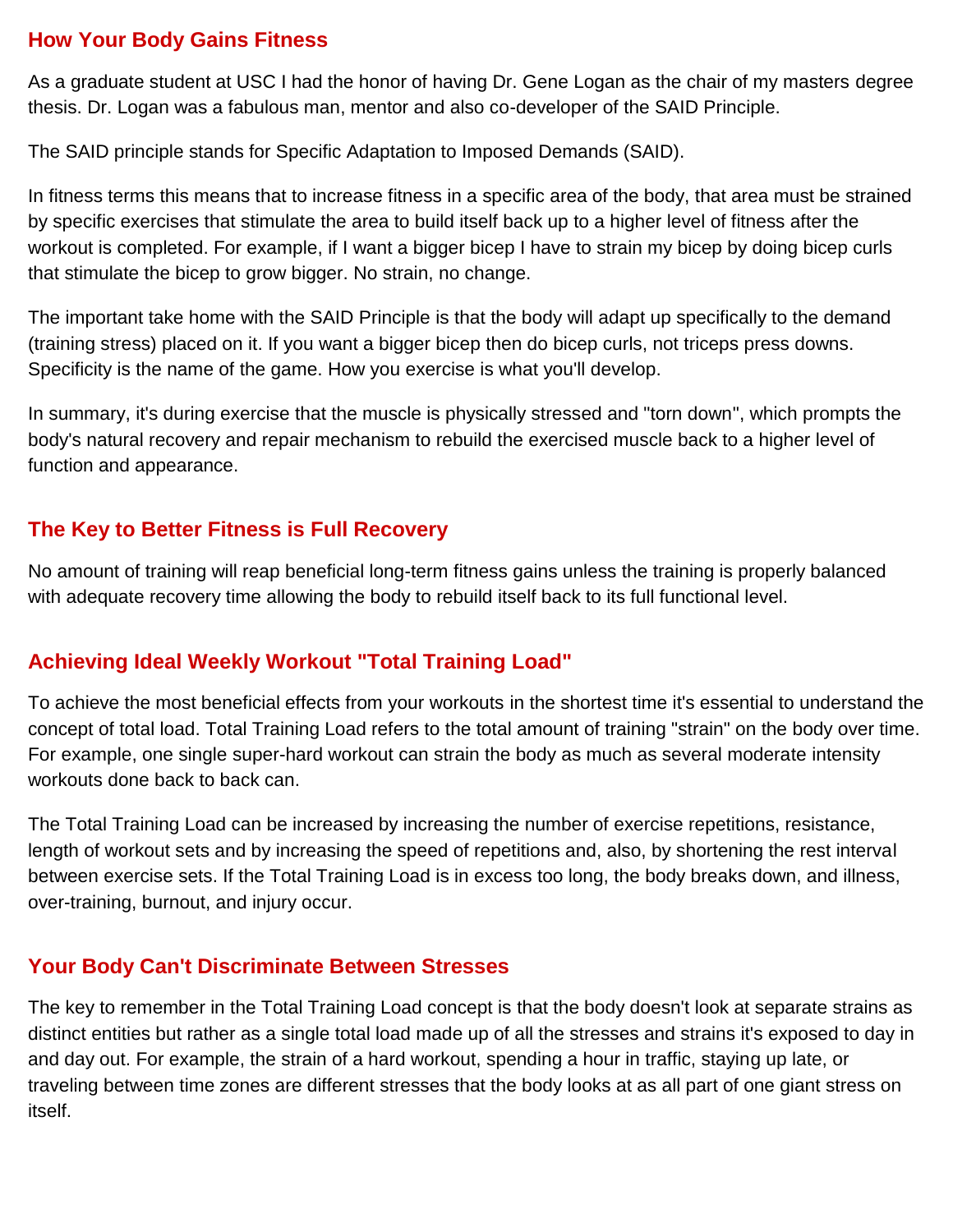The mind may say these are different types of activities and not stresses but in the end the body looks at them all as stresses contributing to the total stress burden placed on it.

The challenge with total load is that over time it sets the stage for illness, injury and burnout.

A major item that helps in controlling the Total Training Load is to know how hard a workout is. Knowing that provides insight as to whether it's adding to, or taking away from the total load.

#### **How Hard is Hard? Exercise Effort Grading**

As a general rule "hard", as in how hard is my workout effort, is defined by perceived effort while exercising. The following three perceived effort levels are surprisingly accurate and are great tools to gauge your workout effort to get the most benefit from your workouts:

1. **Easy** – If you can maintain an easy conversation with someone when exercising then the intensity of the workout is considered easy.

As a general rule you want to exercise easy twice for every hard workout.

The 2/1 ratio is the magic number and in some cases a 3/1 ratio is a good idea to give your body an extra day to get the extra recovery when needed.

2. **Moderate** – When working out if you can speak in words, but not sentences, and don't really want to talk then that's the classic sign of a moderate workout.

In a weekly training program one or two, moderate workouts separated by two days is a great training strategy.

3. **Hard** – The key sign of a hard workout is that it's impossible to talk during the workout.

Hard workouts should only be done once or twice a week with three days in between.

In summary, the following are training intensity guidelines to help you control your weekly Total Training Load's effort-to-recovery ratio to reduce the risk of burnout, illness, and injury follow these ratio guideline:

- 1. Minimum 2/1 easy to hard workout ratio
- 2. 1-2 moderately hard workouts with two days in between
- 3. 1-2 hard workouts with 3 day's in between.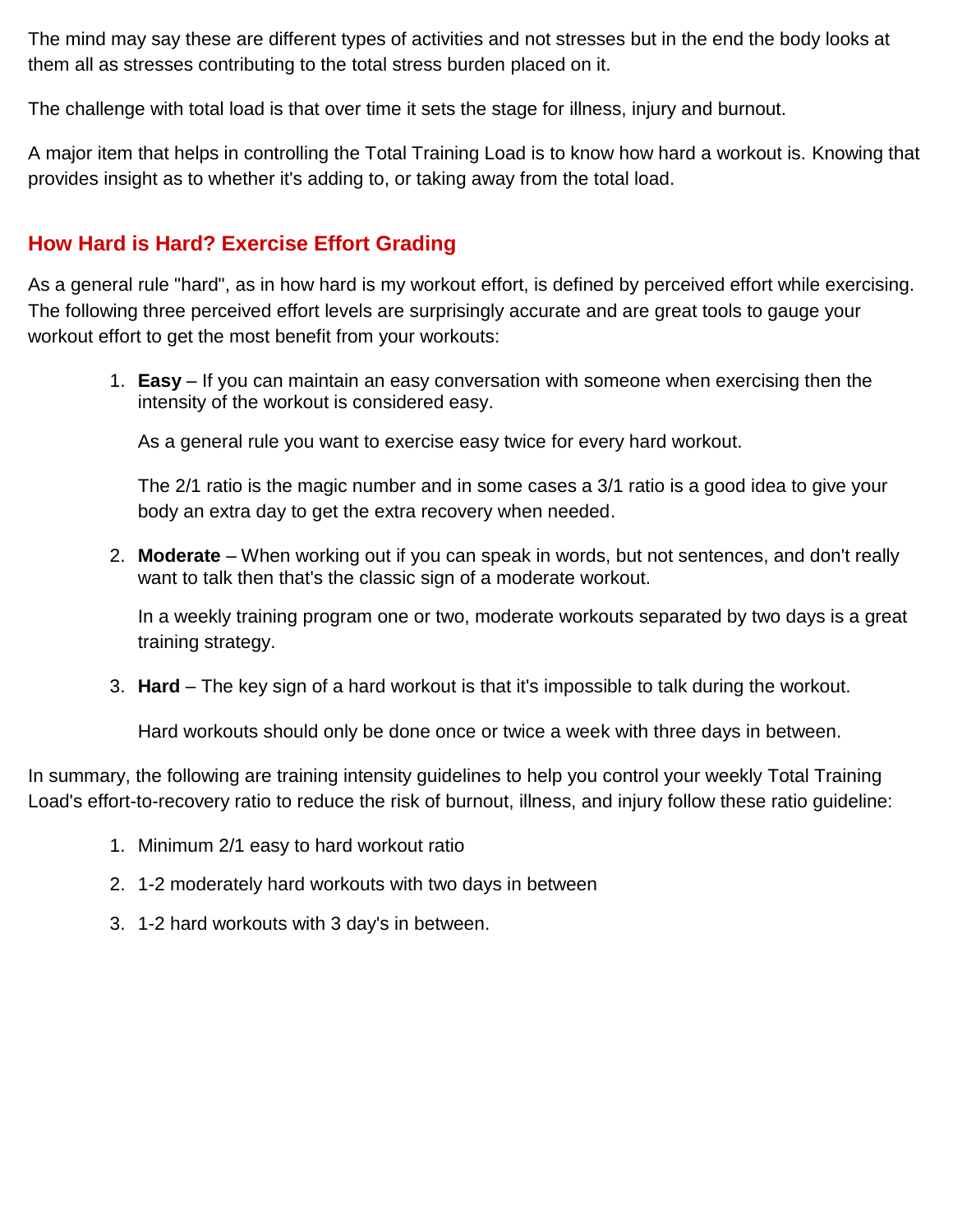#### **Make Your Hards Hard, and Easy's Easy**

Before moving on I want to make a final point about the three different exercise efforts presented in the preceding section. To get the best value from your workouts, always follow the effort intensity guidelines by the letter and never, ever fool yourself into believing that you'll get more fit by making your easy workouts slightly harder and your hard workouts slightly easier as it doesn't work that way.

The reason why it doesn't work is that by making the hard training sessions easier and easier workouts harder makes all the workout's intensities more similar, and that can quickly lead to over training.

#### **Classic Signs of a Workout with Ideal Intensity and Length**

At the end of the day when you're workout intensities and training loads are within ideal range you'll find that your fitness will increase and maintain itself with less time and effort.

The following are the signs that tell you your workout program has the correct balance of hard and easy workouts and your Total Training Load is within normal range.

- 1. **Should have quick and full recovery after each workout -** After a workout you should rebound quickly from the effort and feel almost back to normal within 30-minutes. A prolonged rebound is a sign the workout was too difficult and you need to go easy for a couple of days.
- 2. **Ideal to feel better at end of workout than the beginning –** Successful workouts will leave you feeling better at the end of your workout than the beginning. This is a sign of well-trained body.
- 3. **Slight soreness on occasion is OK, but regular soreness isn't** Slight muscle soreness is normal after starting to exercise, when new exercises are implemented into your workouts or when an increase in exercise intensity is done.

If you feel sore then put two or more easy days into your program to let your body catch up with itself.

- 4. **Should be able to raise heart rate** A cardinal sign of having the right training balance of effort to recovery is when your heart rate moves up and down nicely during a workout. If your heart rate fails to elevate during a workout you're over-trained from training too hard too often, and you need time off.
- 5. **Heart rate should drop immediately when the workout is completed**  Fitness buffs having ideal intensity variety in their workouts have heart rates that drop down to slightly above normal within 5-minutes of finishing a workout then drop back to normal levels shortly thereafter.
- 6. **Perspiration should stop shortly after the training is completed** As a rule sweating associated with workouts should stop within a few minutes after exercise is stopped when workout intensity and overall fitness is within ideal range.

If sweating continues 20-30 minutes after exercise it is the sign the workout was too hard, and requires a few easy days to recover from.